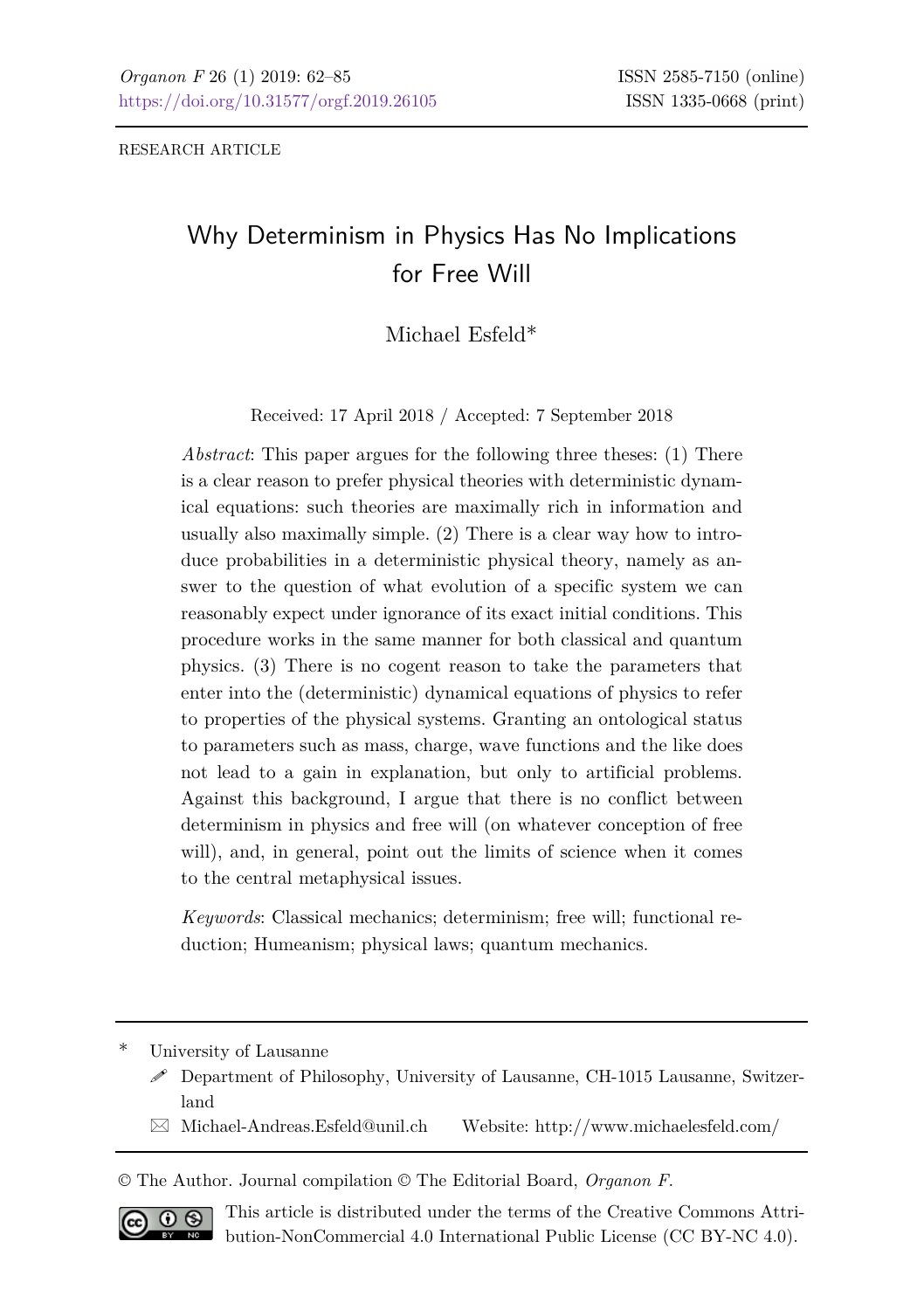## **1. Determinism and probabilities in physics**

The central claim of this paper is that laws in physics, even deterministic laws, do not pose a threat to human free will. That claim is intended to come out as a consequence of considering the role of laws and probabilities in physics as well as an argument to the effect that a certain version of Humeanism, dubbed Super-Humeanism, offers the best metaphysical account of these laws as they figure in our physical theories. Therefore, the paper first goes into determinism and probabilities (this section), then considers the ontological status of the magnitudes that enter into the laws of physics (section 2) and finally draws conclusions for free will (section 3).

Atomism is the paradigm on which the success of modern science is based. It is the idea that matter is composed of tiny, indivisible particles. In fact, atomism is as old as philosophy, going back to the Presocratics Leucippus and Democritus. The latter is reported as maintaining that

substances infinite in number and indestructible, and moreover without action or affection, travel scattered about in the void. When they encounter each other, collide, or become entangled, collections of them appear as water or fire, plant or man. (Fragment Diels-Kranz 68 A57, quoted from Graham 2010, 537)

To turn to contemporary physics, Feynman says at the beginning of the famous *Feynman lectures*:

If, in some cataclysm, all of scientific knowledge were to be destroyed, and only one sentence passed on to the next generations of creatures, what statement would contain the most information in the fewest words? I believe it is the *atomic hypothesis* (or the atomic *fact*, or whatever you wish to call it) that *all things are made of atoms—little particles that move around in perpetual motion, attracting each other when they are a little distance apart, but repelling upon being squeezed into one another*. In that one sentence, you will see, there is an enormous amount of information about the world, if just a little imagination and thinking are applied. (Feynman et al. 1963, chap. 1–2)

What makes atomism attractive is evident from these quotations: on the one hand, it is a proposal for an ontology of nature that is most parsimonious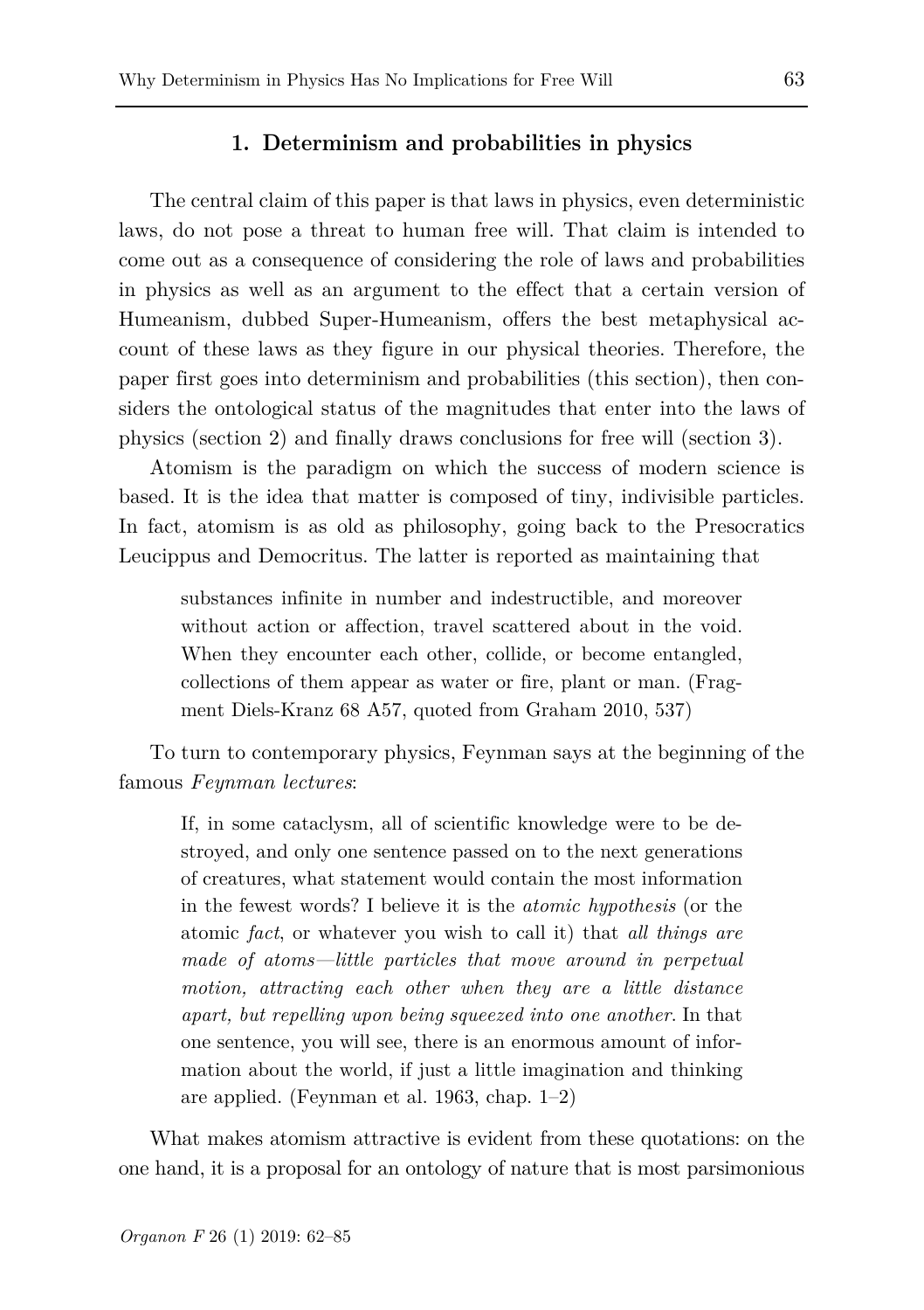and most general. On the other hand, it offers a clear and simple explanation of the realm of the objects that are accessible to us in perception. Any such object is composed of a finite number of discrete, pointlike particles. All the differences between these objects—at a time as well as in time—are accounted for in terms of the spatial configuration of these particles and its change. This view is implemented in classical mechanics. It conquered the whole of physics via classical statistical mechanics (e.g. heat as molecular motion), chemistry via the periodic table of elements, biology via molecular biology (e.g. molecular composition of the DNA), and finally neuroscience neurons are composed of atoms, and neuroscience is applied physics (applied classical mechanics and electrodynamics, or, maybe, quantum mechanics in case quantum effects are proven to be operational in the brain).

What is relevant for the account of the perceptible macroscopic objects are only the relative positions of the point particles—that is to say, how far apart they are from each other, i.e. their distances—and the change of these distances. Let's call the particles "matter points." They can be considered as substances because they persist. However, in contrast to almost all the traditional philosophical accounts of substances, they are not Aristotelian substances in the sense of objects that have an inner form (eidos)—in other words, that are characterized by some intrinsic properties. There is nothing more to the matter points than the way in which they are spatially arranged and the change in their arrangement. But that is sufficient for their individuation: each matter point can be distinguished by—and hence individuated by—the distances it bears to the other matter points in a given configuration.

More precisely, if there is a configuration of *N* matter points *i, j, k* …, there are  $1/2(N-1)$  distance relations. These relations are irreflexive, symmetric and connex (meaning that all matter points in a given configuration are related with one another). They satisfy the triangle inequality. For these relations to individuate the matter points, we have to stipulate that if matter point  $i$  is not identical with matter point  $j$ , then the two sets that list all the distance relations in which these points stand with respect to all the other points in a configuration must differ in at least one such relation. We thereby exclude *entirely* symmetrical configurations among others. This is a structural individuation of the physical objects by relations in contrast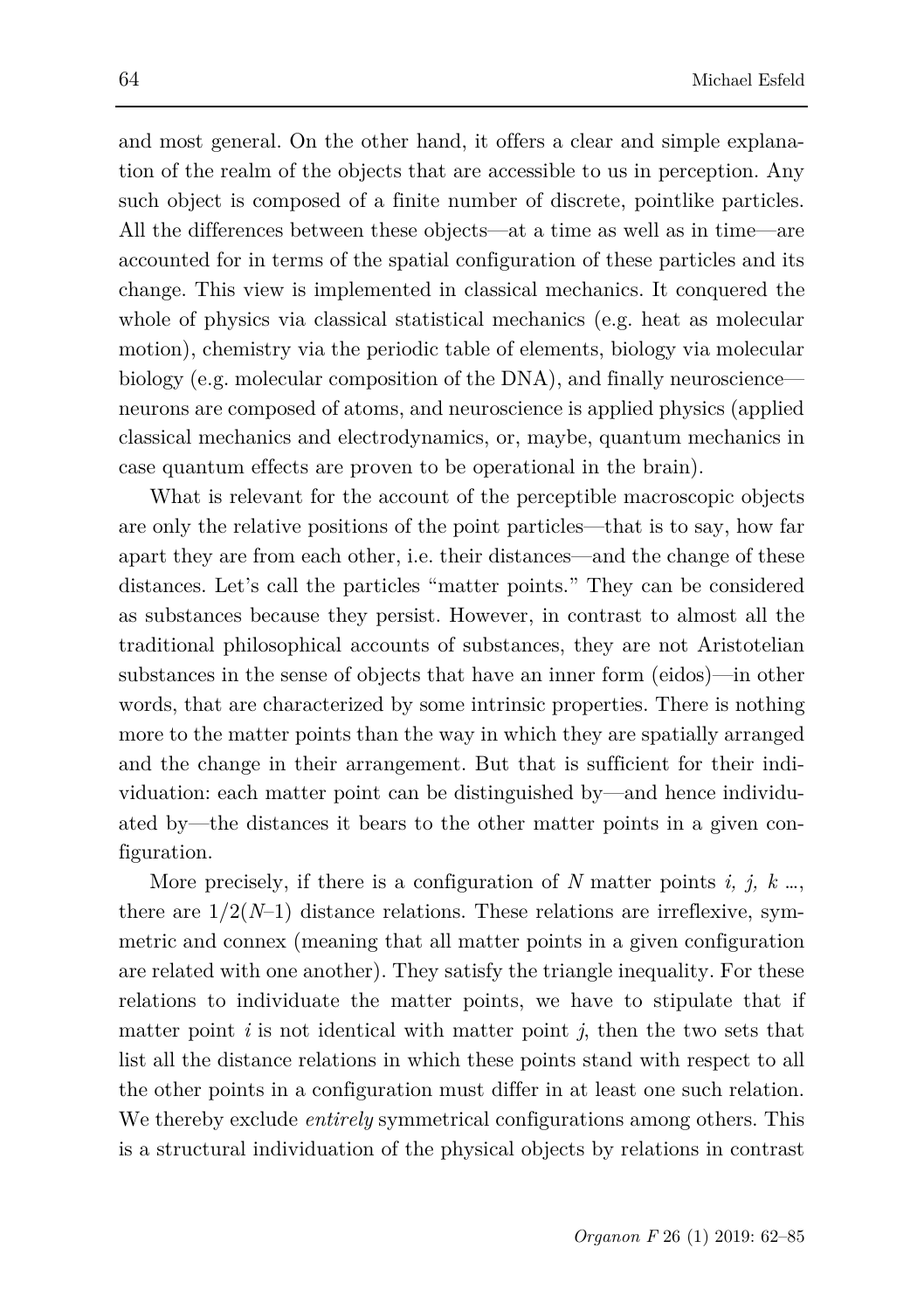to intrinsic essences. It has the great advantage that we do not have to endorse the numerical plurality of matter points as a primitive fact, which would imply that the matter points are bare particulars or bare substrata. Instead, they are individuated by the distance relations. To put it in a nutshell, matter, consisting in matter points, is what is individuated by its standing in distance relations to each other (by contrast to minds, angles, or abstract objects, which, if they exist, do not stand in spatial relations).

We can thus sum up the gist of atomism in these two axioms [for a detailed argument, see (Esfeld and Deckert 2017, chap. 2.1), as well as (Esfeld 2017) for a concise metaphysical argument]:

- (1) *There are distance relations that individuate simple objects, namely matter points*.
- (2) *The matter points are permanent, with the distances between them changing*.

Let's call the ontology of nature defined by these two axioms the *primitive ontology*: matter points individuated by distances and their change are the ultimate referent of our physical theories, the bedrock of nature according to science so to speak.

However, the idea of matter being constituted by atoms in the sense of matter points is not sufficient to fulfil the promise of atomism, namely to explain everything in nature on the basis of the atomic hypothesis. That explanation is not carried out by the hypothesis of the atomic constitution of matter as such, but by showing how the change in the atomic composition of macroscopic objects accounts for their perceptible change. In other words, in order to fulfil the promise of atomism, one has in the first place to provide for laws of motion of the matter points and then to show how from these laws one also gets to an explanation of the motions of the macroscopic objects with which we are familiar. But the conceptual means provided by the primitive ontology—that is, the concepts of matter points, distances and their change admitted as primitive—are not sufficient to formulate a law of motion. Using only these conceptual means, one could not do much better than just listing the change that actually occurs, but not formulate a simple law that captures that change. The reason is that there is nothing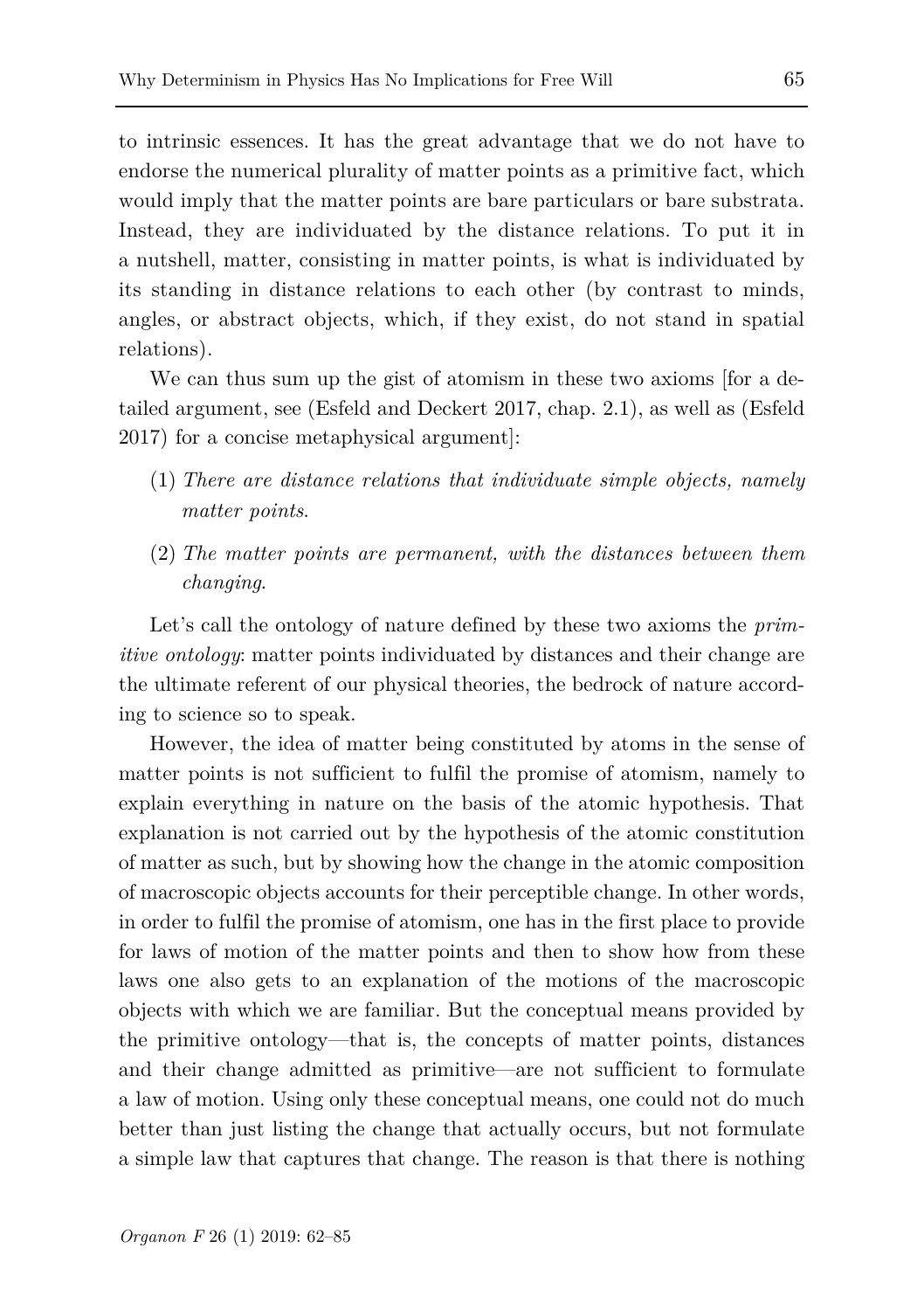about the distance relations in any given configuration of matter that provides information about the evolution of these relations.

To extract such information from the configuration of matter, we have to embed that configuration in a geometry and a dynamics: we have to conceive the configuration of matter as being embedded in a space with a fully-fledged metric (such as three-dimensional Euclidean space)—although in the ontology, there are only distance relations and their change, but not an absolute space or space-time. Furthermore, we have to attribute parameters to the configuration of matter that are introduced in terms of their functional role for the change in the distance relations. These can be parameters that are attributed to the matter points individually (such as mass, momentum, charge), to their entire configuration (such as total energy, or an initial wave function), or constants of nature (such as the gravitational constant). They can always remain the same (such as mass and charge) or vary as the distance relations among the matter points change (such as momentum, a wave function, etc.). In any case, conceiving the configuration of matter as being embedded in a geometrical space and as being endowed with parameters that are set up in terms of their function for the change in the distance relations then enables the formulation of a physical law. Let us call these parameters and the geometry, providing for physical laws, the *dynamical structure* of a physical theory. In fact, the geometry, the dynamical parameters and the laws come as a package: the precise functional definition of the dynamical parameters involves the law, and the law is formulated by using the dynamical parameters as well as the geometry. But there is no threatening circularity here: roughly speaking, all three are conjectured at once and then made precise together in order to achieve a theory that is simple and rich in informational content.

The claim then is that the primitive ontology remains constant—from Democritos to today's physics—whereas the dynamical structure changes as we make more progress in formulating a theory that describes the evolution of the configuration of matter in a way that is ever more informative, while remaining as simple, general and informative as possible [for details, see (Esfeld and Deckert 2017, chap. 2.2)]. In other words, there is something in a physical theory that serves as the—ultimate—referent of the theory,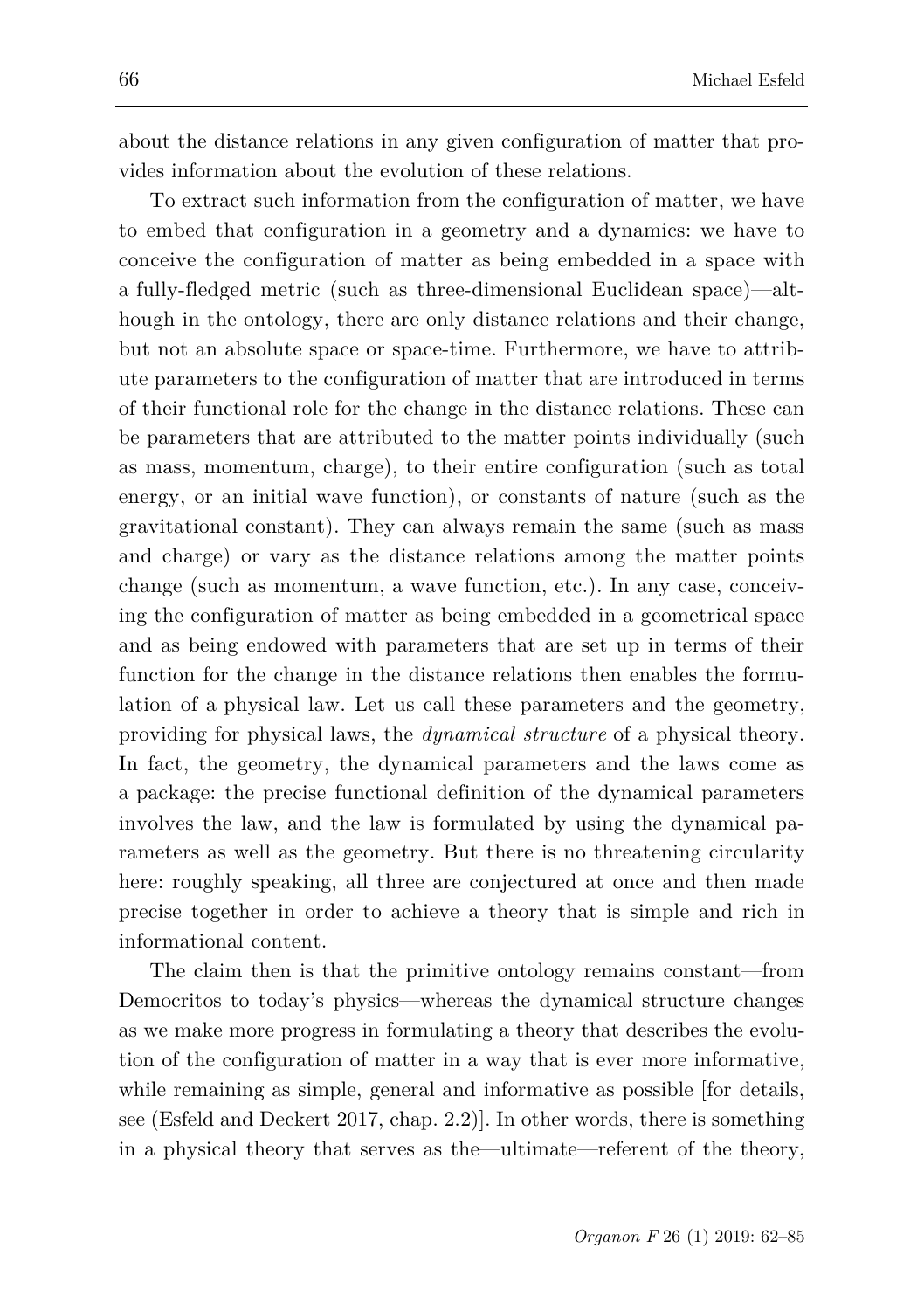what there simply is in nature according to the theory. That something can be specified independently of the theory change in the history of science: atoms in the guise of matter points characterized by their relative positions and the change of these positions are that something. Furthermore, there is something in a physical theory that is introduced in terms of the role that it plays (i.e. its function) for the evolution of what there simply is according to the theory.

Thus, in classical mechanics, point particles characterized by their relative positions are what there simply is according to the theory—they have no further function in the theory apart from filling the place of the candidate for what simply exists in nature—whereas the parameter of mass, for instance, is introduced in terms of what it does for the motion of the particles. As, for instance, Mach (1919, 241) points out when commenting on Newton's *Principia*, "The true definition of mass can be deduced only from the dynamical relations of bodies." That is to say, both inertial and gravitational mass are introduced through their dynamical role, namely as dynamical parameters that couple the motions of the particles to one another. In general, even if attributed to the particles taken individually, mass, charge, etc. express a dynamical relation between the particles instead of describing an intrinsic essence of the basic objects. As Hall (2009, § 5.2) puts it,

the primary aim of physics—its first order business, as it were is to account for *motions*, or more generally for change of spatial configurations of things over time. Put another way, there is one Fundamental Why-Question for physics: Why are things located where they are, when they are? In trying to answer this question, physics can of course introduce *new* physical magnitudes—and when it does, new why-questions will come with them.

This, again, alludes to the crucial distinction between primitive ontology and dynamical structure: the fundamental issue is the location of things and its change. The account of this fundamental issue requires the introduction of further parameters that allow us to formulate laws about how the change of location of things occurs.

Fields can with good reason be taken to belong also to the dynamical structure of physical theories instead of being part and parcel of the primitive ontology. In brief, (a) all the evidence for fields derives from evidence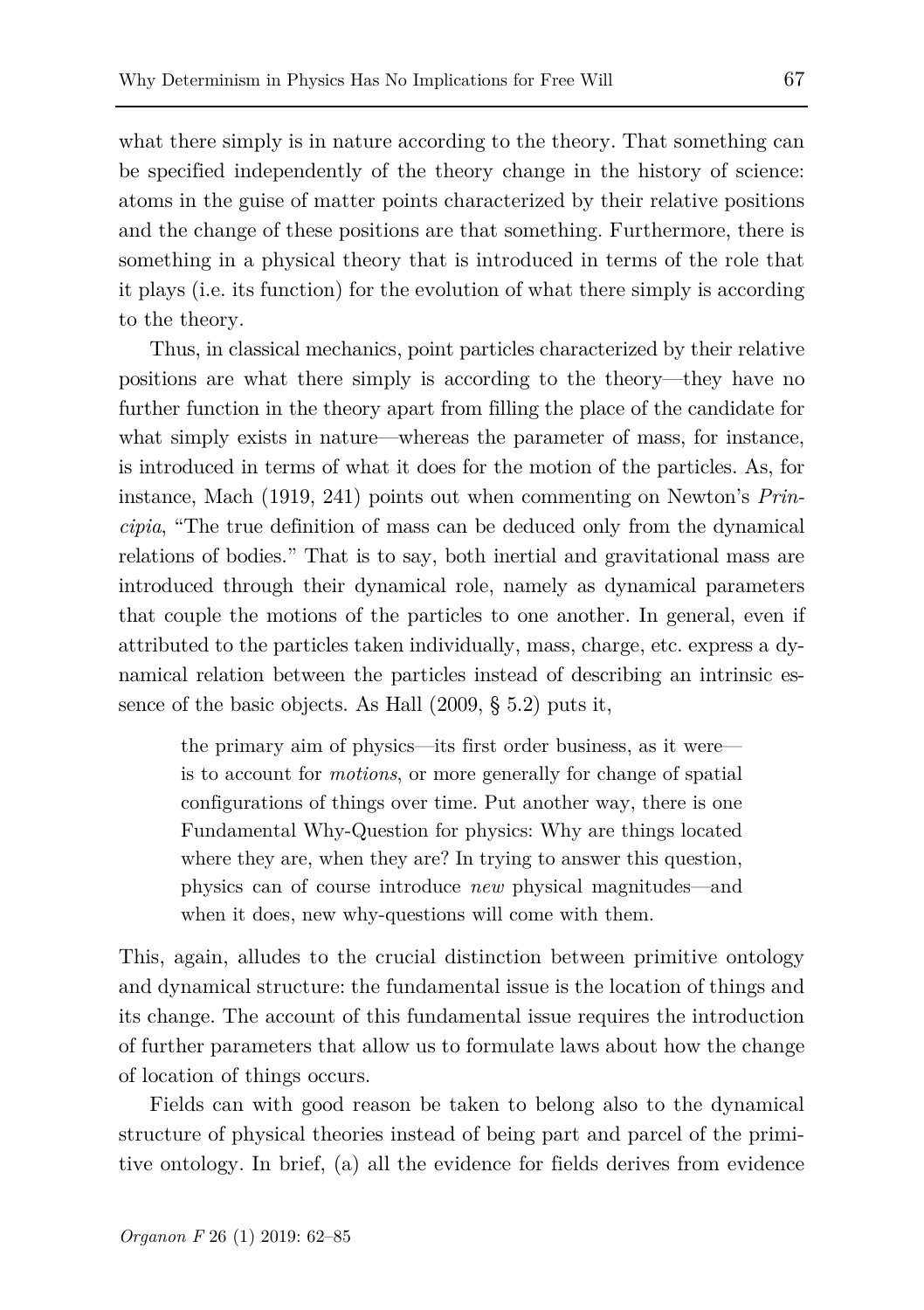of particle motion. More importantly, (b) if one includes fields on a par with particles in the primitive ontology, the mathematical problem that there is no rigorous formulation of a physical theory of particle-field interactions, neither in classical electrodynamics nor in quantum field theory, becomes a philosophical problem how to conceive the interaction of these entities in the ontology. However, (c) if fields belong to the primitive ontology, their status is not clear: Are they properties of space-time points, albeit not geometrical ones? And why should only some space-time points have these causal properties (i.e. those where the field magnitudes are not zero)? Are they some sort of a bare substratum physical stuff? As Feynman puts it in his Nobel lecture,

You see, if all charges contribute to making a single common field, and if that common field acts back on all the charges, then each charge must act back on itself. Well, that is where the mistake was, there was no field. It was just that when you shook one charge, another would shake later. There was a direct interaction between charges, albeit with a delay. [...] Now, this has the attractive feature that it solves both problems at once. First, I can say immediately, I don't let the electron act on itself, I just let this act on that, hence, no self-energy! Secondly, there is not an infinite number of degrees of freedom in the field. There is no field at all. (Feynman 1966, 699–700; see Lazarovici 2018 for a detailed exposition of the arguments against a commitment to fields in the ontology of physics).

Also in what is known today as the standard model of particle physics in the framework of quantum field theory, the ontology of this physics can be set up in terms of a particle ontology only and the conceptual problems that this physics raises can thereby be answered [for a detailed account, see (Esfeld and Deckert 2017, chap. 4)].

In general, the benchmark for the dynamical structure of a physical theory is to simplify the representation of the change that takes place in the configuration of matter—by contrast to merely dressing a list of that change—without losing the information about the change that actually occurs. The common way to achieve this benchmark is to specify a dynamical structure such that, for any configuration of matter given as initial condition,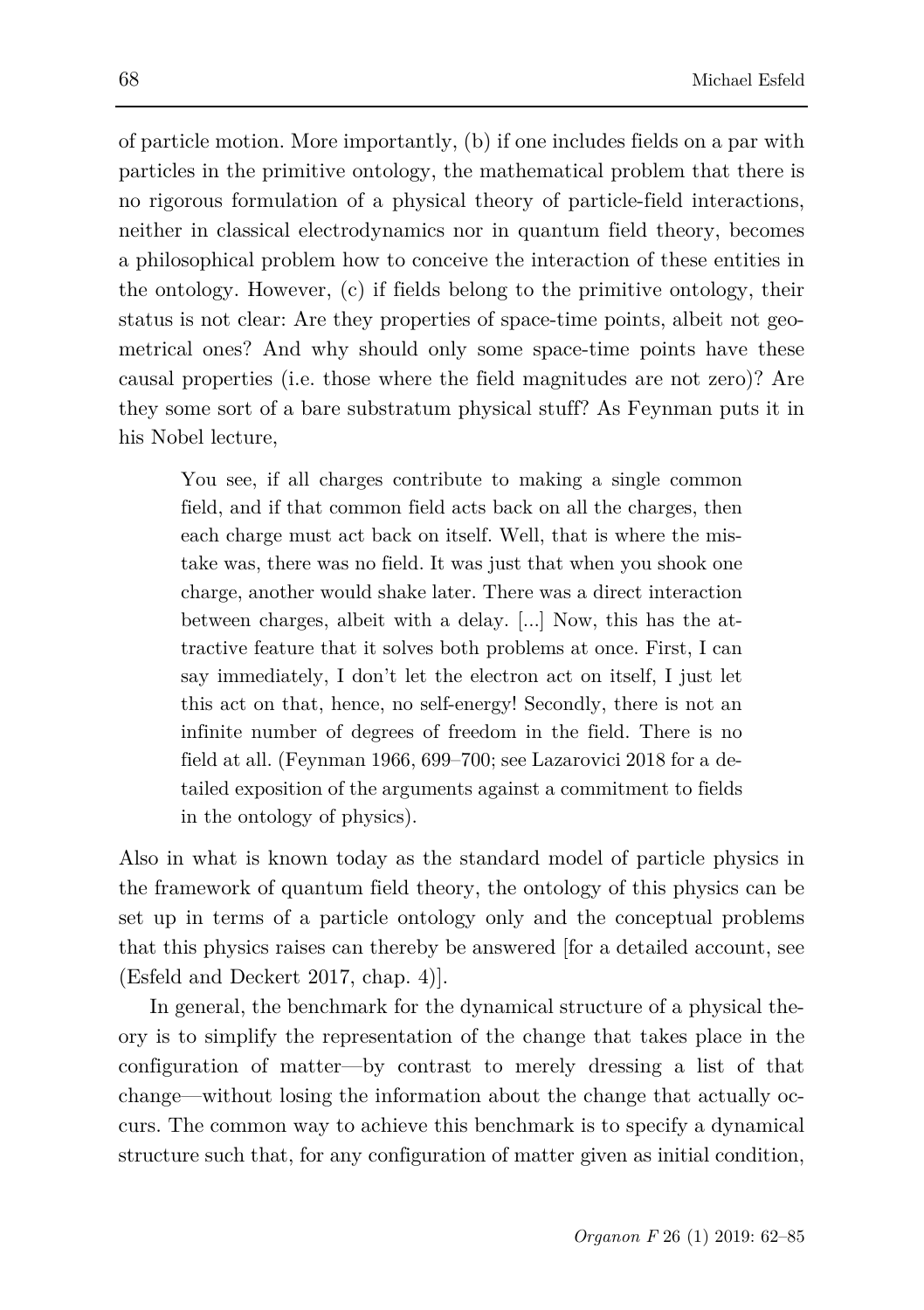the law fixes how the universe would evolve if that configuration were the actual one. The dynamical structure then goes beyond the actual configuration of matter: it fixes for any possible configuration of matter what the evolution of the universe would be like if that configuration were actual. It thereby supports counterfactual propositions.

Against this background, it is evident why determinism is a virtue of a physical theory: dynamical parameters figuring in laws that fix all the change, given an initial configuration of matter, are the simplest and most informative way to capture change. In other words, in the ideal case, the law is such that given an initial configuration of matter as input, the law yields a description of all the—past and future—change of the configuration as output. The question that remains in this case only is whether that description is empirically correct and whether it can be further simplified without losing informational content. It may turn out that, as a matter of fact, such a law cannot be achieved. It may also be that an indeterministic theory is simpler than a deterministic one and that the gain in simplicity outweighs the gain in informational content that a deterministic theory provides, such that, when seeking for the best balance between these two criteria, the indeterministic theory wins [see (Werndl 2013) for a detailed elaboration on these issues]. That notwithstanding, if there are dynamical parameters that designate only possibilities for how the configuration of matter may evolve, given an initial configuration, there always remains the question open whether one can do better, that is, find dynamical parameters that fix that change.

In any case, a fundamental physical theory is such that it defines a dynamical structure for the configuration of matter of the *whole* universe. For example, in Newtonian gravitation, the acceleration of any particle at any time depends, strictly speaking, on the positions and masses of *all* the other particles in the universe at that time. Even if action at a distance in Newtonian gravitation is replaced with local action in classical field theories, as soon as there are globally conserved quantities (such as total energy), the motion of any one object in the universe then is represented as being correlated with, in the end, the motion of any other object in the universe such that the quantity in question is globally conserved. In quantum physics, again, strictly speaking, due to entanglement, there is only one wave function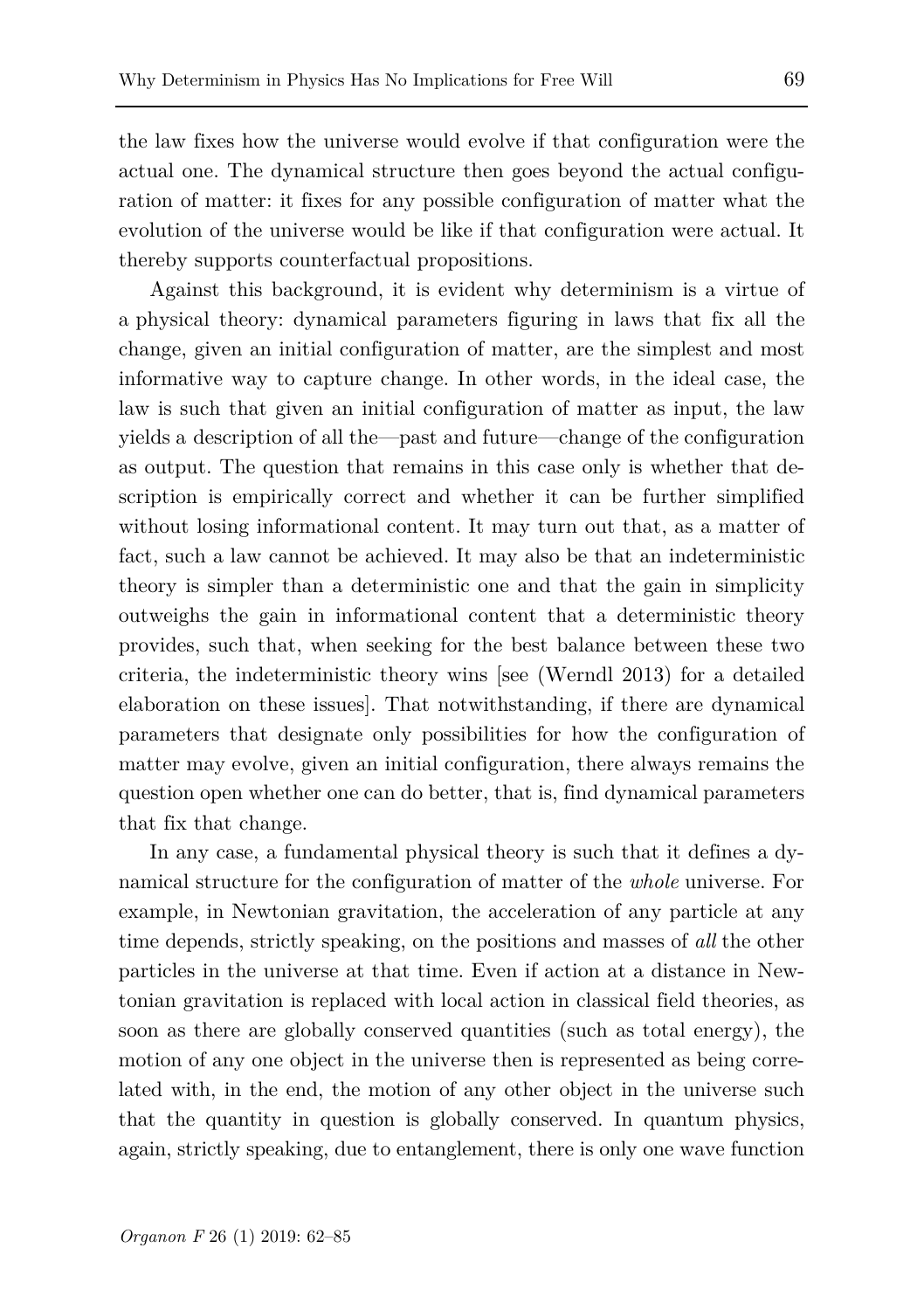for the configuration of matter as a whole at any given time (i.e. the universal wave function).

On the one hand, thus, the dynamical structure of a fundamental physical theory is defined for the universe as a whole. On the other hand, any such dynamical structure is *per se* useless for calculations. We cannot know initial conditions for the configuration of matter as a whole. Furthermore, the evolution of a given configuration of matter points that we can manipulate may be extremely sensitive to perturbations on its initial conditions. Hence, a slight error about the initial conditions may lead to a great error in predicting the evolution of the system. Already this fact makes clear that there is no conceptual link between deterministic laws and our ability to predict with certainty the evolution of a given system. Everything depends on the extent to which we can specify the initial conditions of a system and on how sensitive the evolution of the system is to slight variations of its initial conditions.

By way of consequence, setting out a primitive ontology and a dynamical structure is not sufficient to build up a physical theory. The dynamical structure has to be construed in such a way that it allows us to answer the following question: What evolution of a given system can we typically expect—that is, in the vast majority of situations—under ignorance of its exact initial conditions? For instance, when flipping a coin, it is impossible to predict the individual outcomes and thus to predict the exact sequence of heads and tails, although this sequence is completely determined by the laws of classical mechanics and the initial conditions. Nevertheless, it is possible to derive the proposition that in by far the most cases, the number of heads will be almost equal to the number of tails provided that the number of coin flips is large enough. There are situations in which we can predict individual outcomes, such as when throwing a stone on Earth, but these are the exception rather than the rule. The dynamical structure of a physical theory therefore has to be linked with a typicality or probability measure by means of which we can derive propositions about which evolution of particular systems we can expect to obtain in most cases under ignorance of the exact initial conditions. There hence is a clear reason why even a deterministic physical theory requires probabilities and a detailed procedure how to introduce them on the basis of—fundamental and universal—laws [for details, see (Esfeld and Deckert, chap. 3.4)].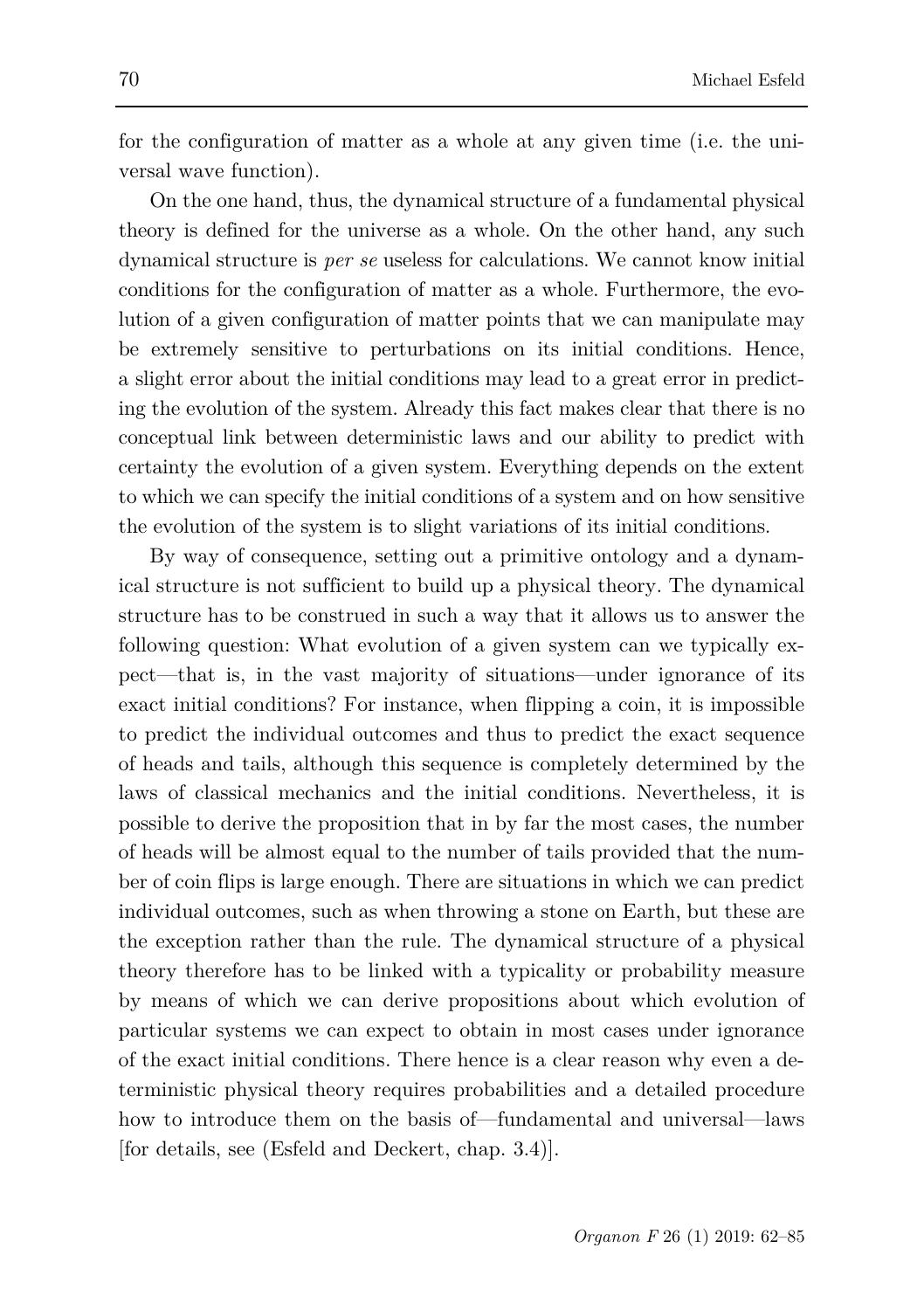As regards classical mechanics, notably Boltzmann has established how to derive such probabilistic statements from the deterministic laws via a typicality or probability measure [see (Lazarovici and Reichert 2015) for a detailed account]. Classical statistical mechanics then paved the way for developing atomism into precise scientific theories also in chemistry, biology and beyond. As regards quantum mechanics, it is by no means evident that the situation with respect to probabilities is different from the one in classical physics. It is a fact that situations like the classical coin toss are generic in quantum mechanics—that is, situations that are highly sensitive to slight variations of the initial conditions, and we cannot know these initial conditions with arbitrary precision. This fact is brought out by Heisenberg's uncertainty relations. Consequently, we can only make predictions about the statistical distributions of measurement outcomes by using Born's rule, but in general not predictions about individual measurement outcomes.

However, this fact does not imply that probabilities have another status in quantum mechanics than in classical mechanics. The question is what the law of motion for the evolution of the individual quantum systems is that underlies Born's rule for the calculation of measurement outcome statistics. Only if one includes what is introduced in the textbook presentations of quantum mechanics as the postulate of the collapse of the wave function upon measurement into the law does one obtain an indeterministic law in quantum mechanics. Doing so requires amending the Schrödinger equation with parameters that include the collapse of the wave function under certain circumstances. As things stand, these parameters have to be introduced by hand and compromise the simplicity of the law [see (Ghirardi, Rimini, and Weber 1986)]. Furthermore, they lead to predictions that deviate from the textbook ones in certain specific situations. In any case, it is an open issue whether such an indeterministic law is a fundamental or rather a phenomenological one—taking gravitation into account, for example, may turn this law into a deterministic one [see (Penrose 2004, chap. 30)]. The only example of a candidate for an indeterministic law in a fundamental physical theory hence confirms the general statement made above, namely that in the case of an indeterministic law, it remains an open issue whether that law can be turned into a deterministic one by including further parameters.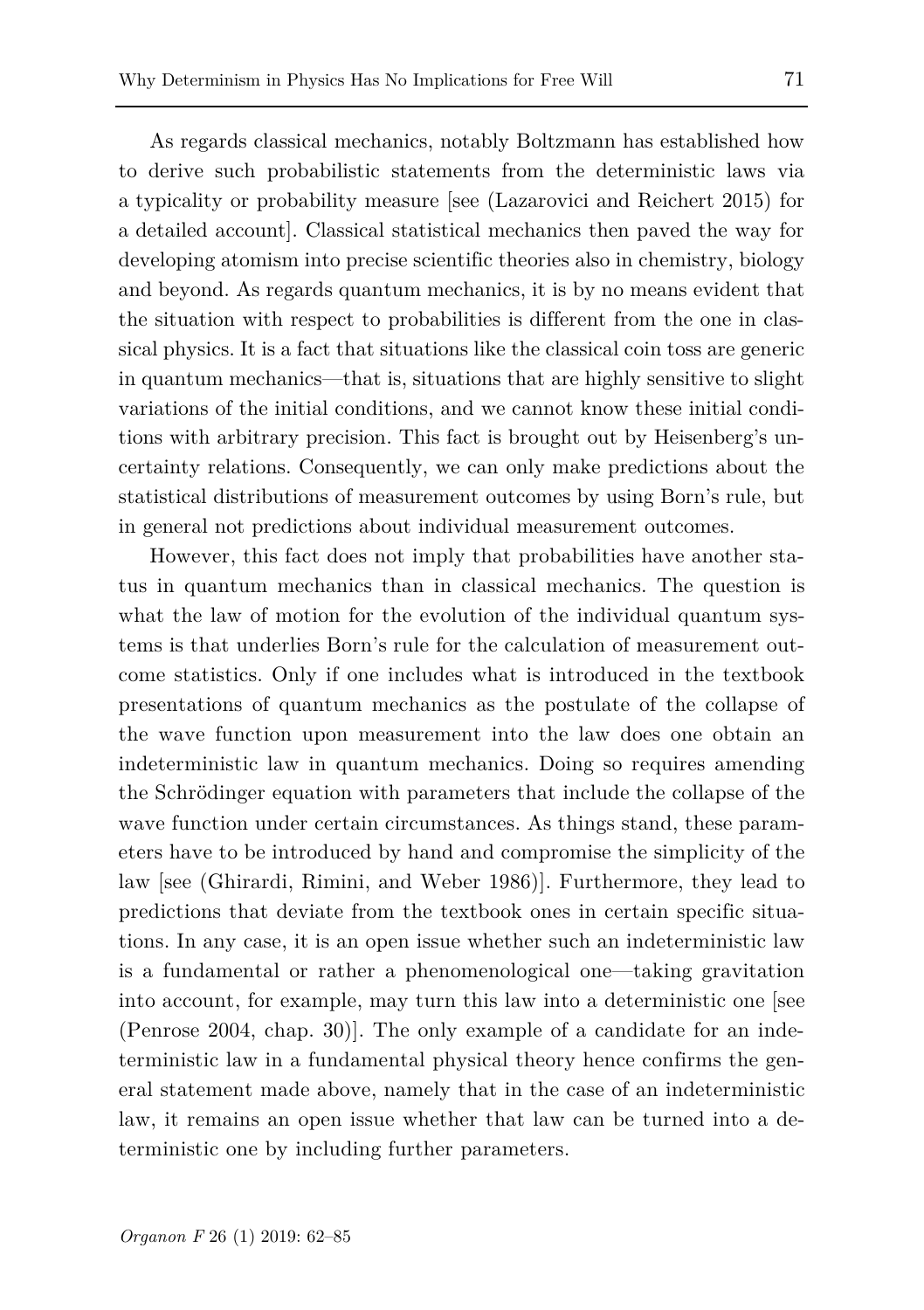Apart from the version of quantum mechanics that includes the postulate of the collapse of the wave function in the physical law, there are two other versions that both are deterministic. In brief, the version going back to (Everett 1957) admits only the Schrödinger equation and, in consequence, no unique measurement outcomes. It is therefore known as many worlds quantum mechanics, because, in short, every possible outcome of a measurement becomes real in a branch of the universe [see (Wallace 2012) for details]. The version going back to (Bohm 1952a, 1952b) adds to the (deterministic) Schrödinger equation a further (deterministic) law, known as the guiding equation, that describes, in brief, how the particles move in physical space as guided by the wave function. In the elaboration of this theory known as Bohmian mechanics, it is shown how Born's rule can be deduced from these laws by means of a typicality or probability measure that is linked with these laws in a way that matches the way in which the probability calculus of classical statistical mechanics is deduced from the deterministic laws of classical mechanics [see (Dürr, Goldstein, and Zanghì. 2013, chap. 2)]. The existence of Bohmian mechanics hence refutes any attempt to infer from Born's rule—or the Heisenberg uncertainty relations, or the randomness of individual measurement outcomes—the conclusion that probabilities have a more fundamental status in quantum mechanics than in classical mechanics. The question is what the law is that underlies Born's rule. The standard for assessing the proposals for that law is independent of the issue of determinism vs. indeterminism. The standard is what is the best solution to the quantum measurement problem (as illustrated, for instance, in Schrödinger's cat paradox). There are cogent arguments in favour of the Bohmian solution to this problem [see e.g. (Esfeld 2014)]. The consequence then is that probabilities in quantum physics have the same status as probabilities in classical physics.

To sum this section up:

- (1) There is a clear reason to seek for deterministic laws in the formulation of a physical theory, since these maximize informational content and usually also simplicity.
- (2) There is a clear procedure available how to get from fundamental deterministic laws to predictions about statistical distributions of measurement outcomes both in classical and in quantum physics.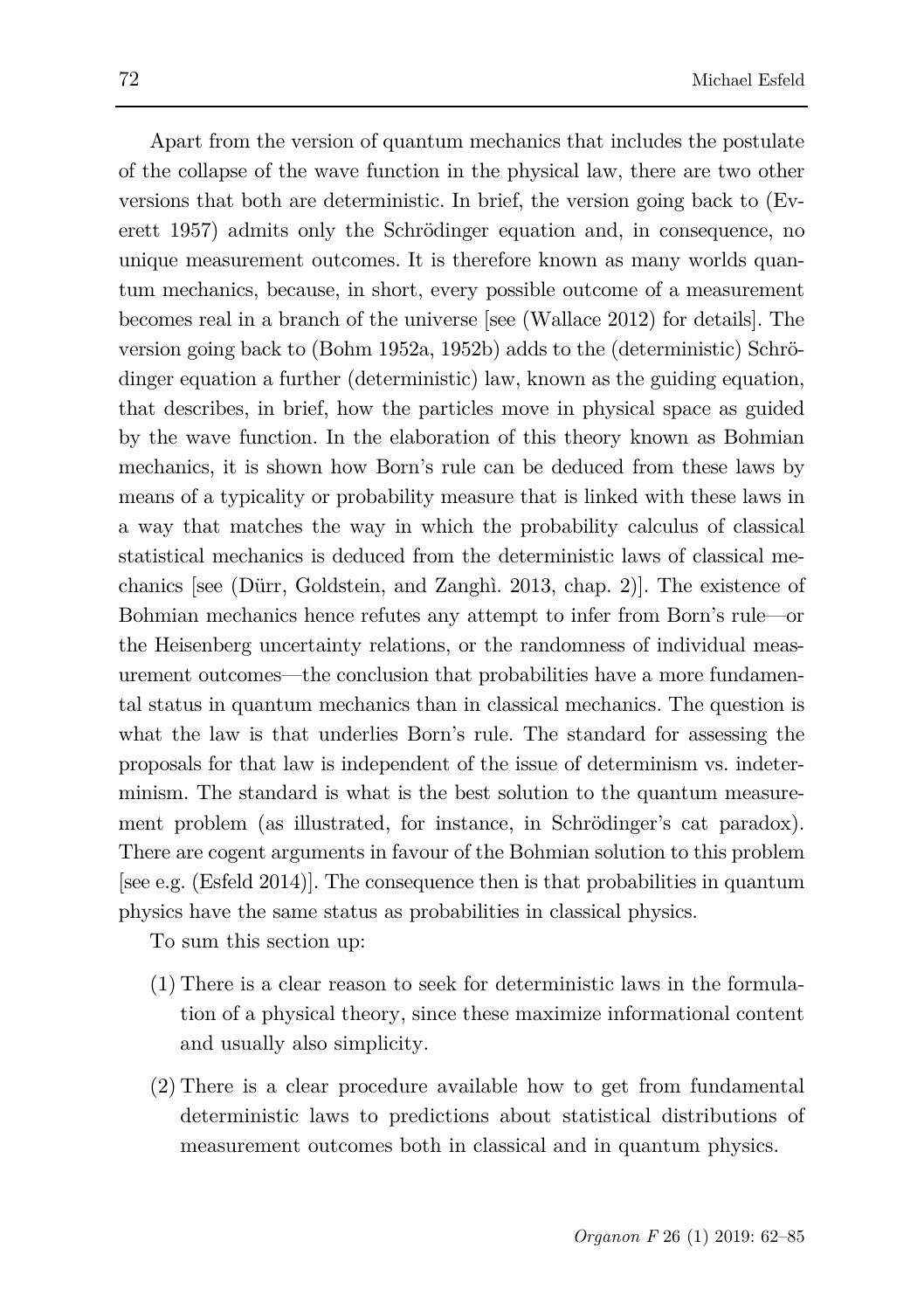(3) Apparently random behaviour of investigated systems (including rules stating that randomness, such as the Heisenberg uncertainty relations) never justifies the conclusion to indeterminism. The issue is what the laws underlying this behaviour are. It is true that the determinism in classical mechanics would lose persuasiveness if there were not the clear cut paradigm examples of deterministic predictions in classical gravity (such as throwing a stone on Earth), and it is a fact that there are no such clear cut cases in quantum mechanics. But this is merely a heuristic matter. There is no conceptual link from deterministic laws to deterministic predictions, and, hence, no link from probabilistic predictions to probabilistic laws either.

### **2. Explanations in physics**

The *raison d'être* for laws in physics is that they explain the observed phenomena by subsuming them under a law—in whatever way one then spells out in philosophy of science how bringing phenomena under a law explains them (covering law, causal explanation, unification, just to name the most prominent accounts). This role of the laws raises the issue of their ontological status. In any case, as regards our knowledge, we cannot but make conjectures about what the laws are based on the data that become available to us. The standard for these conjectures is the extent to which they optimize both simplicity and informational content in accounting for the data. According to the stance known as Humeanism in today's metaphysics, this is all there is to the laws: they are nothing more than means of representation that seek to optimize simplicity and informational content. Super-Humeanism goes beyond standard Humeanism [see e.g. (Lewis 1986, introduction)] by putting the geometry and the dynamical parameters—that is, the dynamical structure—also on the side of the laws: the ontology is only the primitive ontology, such as matter points individuated by distance relations and the change in these relations. That change manifests certain patterns. Geometry, dynamical parameters and the laws linked with a probability measure are the package that enables us to achieve a representation of these patterns that is both as simple about the patterns and as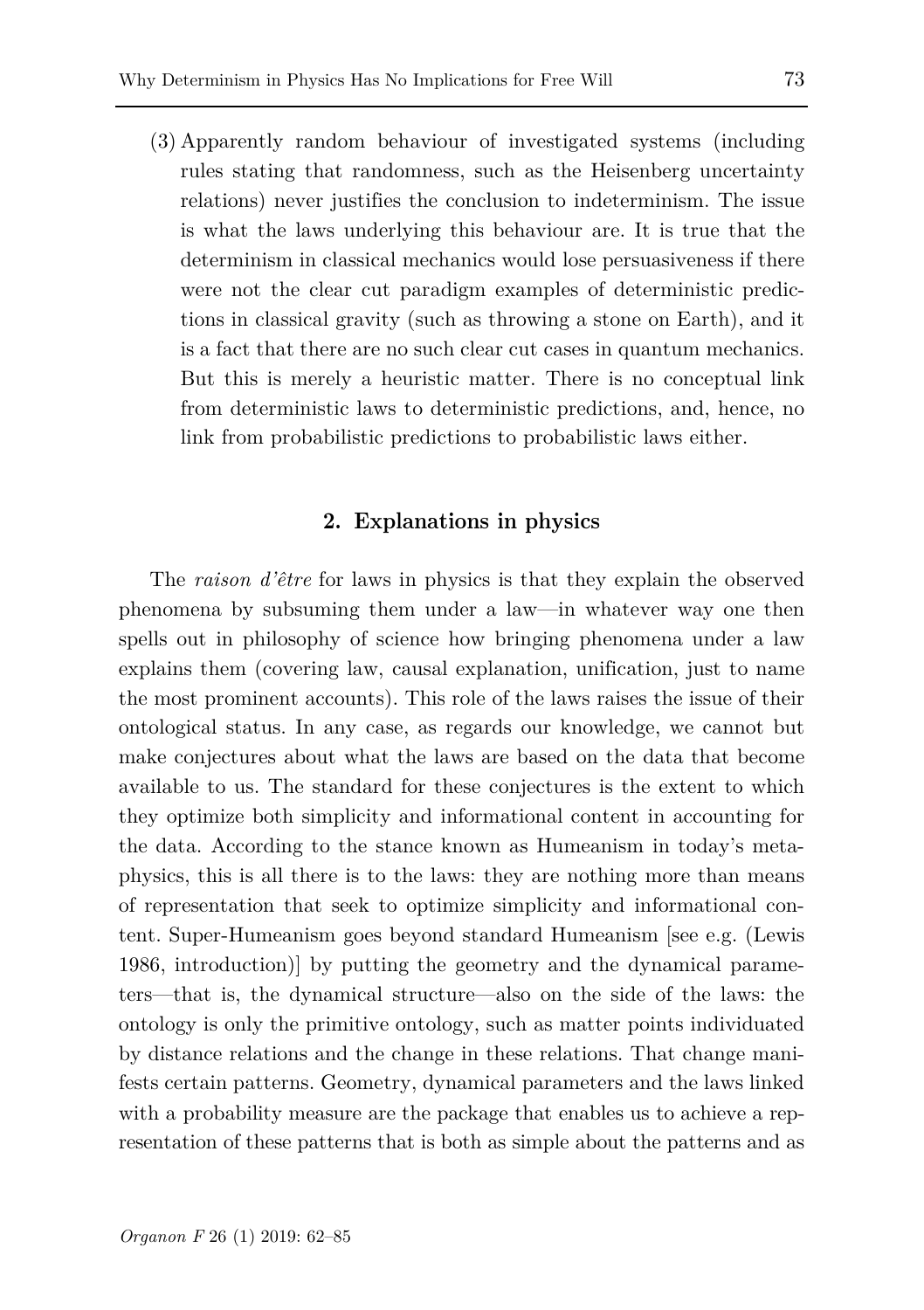informative about the change as possible [see (Esfeld and Deckert 2017, chap. 2.3), for details].

(Super-)Humeanism is distinct from instrumentalism. It is a scientific realism: the claim is that what there is as far as the ontology of the natural world is concerned is exhausted by the primitive ontology. Dynamical parameters have a nomological role by figuring in the laws of nature. From that nomological role then derives their role in the predictions, as the laws are linked with a procedure to derive probabilities from them as sketched out in the previous section. The claim of Humeanism then is that the laws do not require additional ontological commitments. The claim of Super-Humeanism is that geometry, dynamical parameters and laws form a package that has only a representational purpose and that does hence not call for ontological commitments that reach beyond the primitive ontology. In short, the issue is what the ontology of the natural world is in a scientific realist framework.

Of course, physics explains the motions of bodies by using a geometry and dynamical parameters that appear in laws. However, the argument for an ontological commitment to the geometry and the dynamical parameters cannot simply be that they figure in our best physical theories. Reading the ontology off from the mathematical structure of physical theories would be begging the question of an argument for ontological commitments that go beyond what is minimally sufficient to account for the phenomena in a scientific realist vein, namely the commitment to a primitive ontology as given, for instance, by the two axioms of distance relations individuating matter points and the change in these relations. In a metaphysics based on science, the argument can only be that by subscribing to ontological commitments that go beyond that minimum, one achieves a gain in explanation.

(Super-)Humeanism can accommodate the scientific practice of explanations and its conceptualisation in terms of covering laws, causation or unification. There is no space in this paper to expand on this claim [see notably (Loewer 2012) for details and the ensuing debate with (Lange 2013), (Miller 2015) and (Marshall 2015)]. The core idea of the (Super-)Humean account is this one: the geometry and the dynamical structure of a physical theory explain the phenomena by bringing out the patterns or regularities in the motion of the particles; bringing out these patterns or regularities requires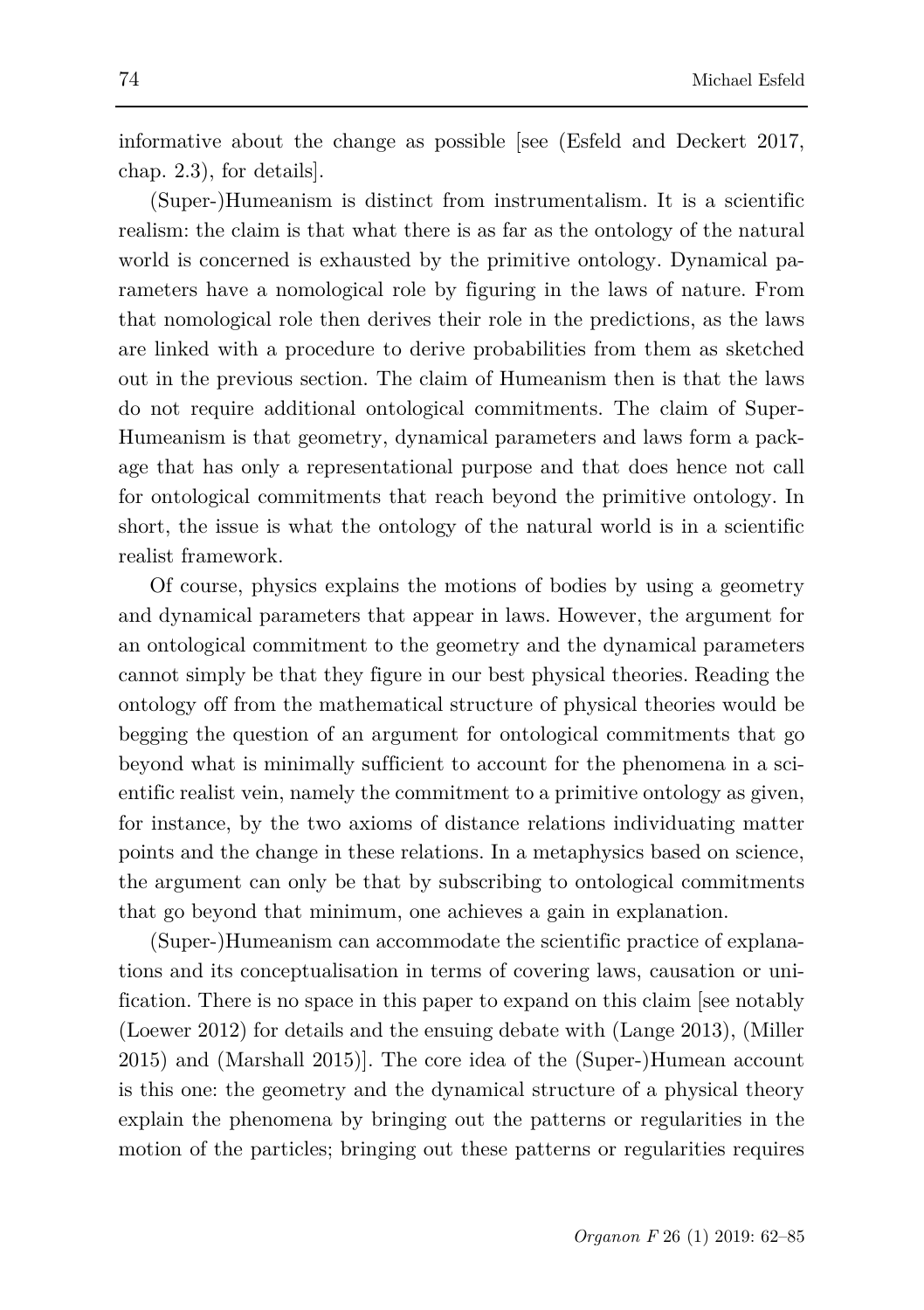no ontological commitment beyond particles that move. On (Super-)Humeanism, first comes the particle motion, which as a contingent matter of fact exhibits certain patterns or regularities, then come the laws, including the geometry. Hence, the laws, the parameters figuring in them and the geometry are not some sort of an agent that forces the particles to move in a certain way. The laws do not constrain the particle motion. It is the particle motion that fixes the laws. Hence, if one asks why there are the patterns in the particle motion that there are in fact, (Super-)Humeanism cannot answer that question. The claim of (Super-)Humeanism is that there is no scientific answer to that question. Our scientific understanding of the world comes to an end once the salient patterns in the change of the elements of the primitive ontology are reached, such as, for instance, attractive particle motion.

The argument for this claim is the one illustrated in Molière's piece *Le malade imaginaire*: one does not explain why people fall asleep after the consumption of opium by endorsing a dormitive virtue of opium, because the dormitive virtue is *defined* in terms of its functional role to make people fall asleep after the consumption of opium. By the same token, one does not obtain a gain in explaining attractive particle motion by subscribing to an ontological commitment to gravitational mass as a property of the particles, because mass is *defined* in terms of its functional role of making objects attract one another as described by the law of gravitation. Of course, mass, charge and the like are fundamental and universal physical magnitudes, by contrast to the dormitive virtue of opium. But the point is that they are defined in terms of the functional role that they exert for the particle motion. Why do objects move as they do? Because they have properties whose function it is to make them move as they do. An ontological commitment to such properties does not yield a gain in explanation. The same holds for forces, fields, wave functions, an ontic structure of entanglement in quantum physics, laws conceived as primitive, etc. It also applies to geometry: it is no gain in explanation to trace the characteristic features of the distance relation back to the geometry of an absolute space, because that geometry is defined such that it allows for the conception of distances in that space.

It is true that by tracing the distance relations back to an absolute space, or the change in the distance relations back to properties of the particles that are dispositions for that very change, the characteristic features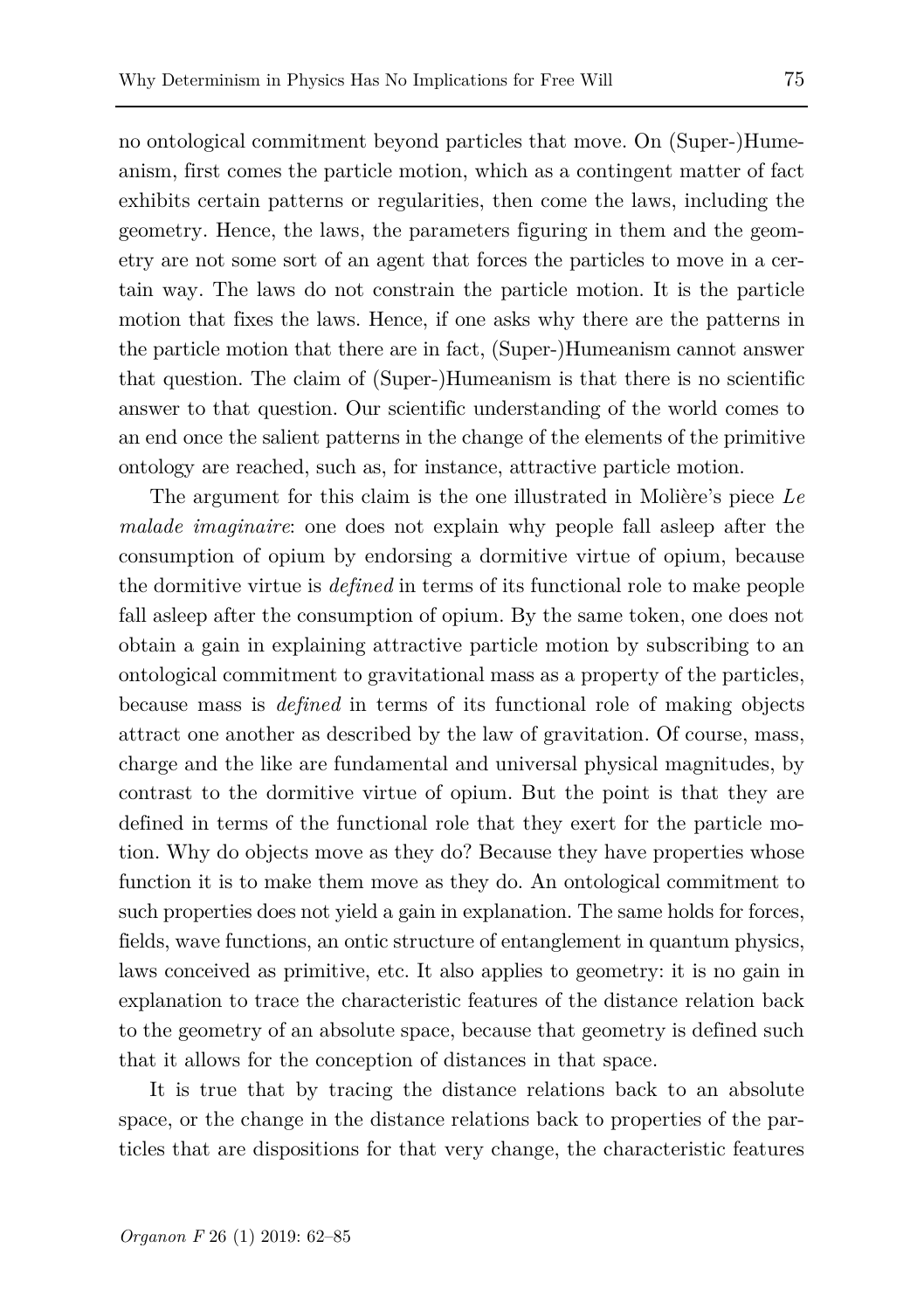of the distance relations as well as those of the patterns in the change in them come out as necessary instead of contingent. However, merely shifting the status of something from contingent to necessary does not amount to a gain in explanation. Quite to the contrary, one only faces drawbacks that come with the commitment to a surplus structure in the ontology in the guise of an absolute space, fundamental dispositional properties of the particles, ontic dynamical structures of entanglement, etc.: differences with respect to absolute space that do not make a difference in the configuration of matter, questions such as how an object can influence the motion of other objects across space in virtue of properties that are intrinsic to it, how a wave function defined on configuration space can pilot the motion of matter in physical space, etc. [see (Esfeld and Deckert 2017, chap. 2.3)].

To sum this section up:

- (1) The business of physics is to achieve on the basis of the available evidence a theory that is as simple and as informative as possible in accounting for that evidence and in predicting new evidence, with such a theory being characterized by the three features outlined in the previous section.
- (2) Given the primitive ontology in terms of the notions of distances individuating matter points and the change of these distances, one can then define any further notion that one needs in one's theory of the natural world in terms of its functional role in the represenation of that change, without thereby subscribing to an additional ontological commitment. An ontology that is limited to a primitive ontology of matter points individuated by distance relations and the change in these relations is a scientific realism that is sufficient to accommodate scientific explanations.
- (3) Subscribing to an ontological commitment that goes beyond what is minimally sufficient to account for the evidence (i.e. the primitive ontology) is not implied by the physics: one cannot read off the ontology from the mathematical structure of a physical theory. The issue can only be whether granting that structure an ontological status over and above the primitive ontology yields an explanatory gain.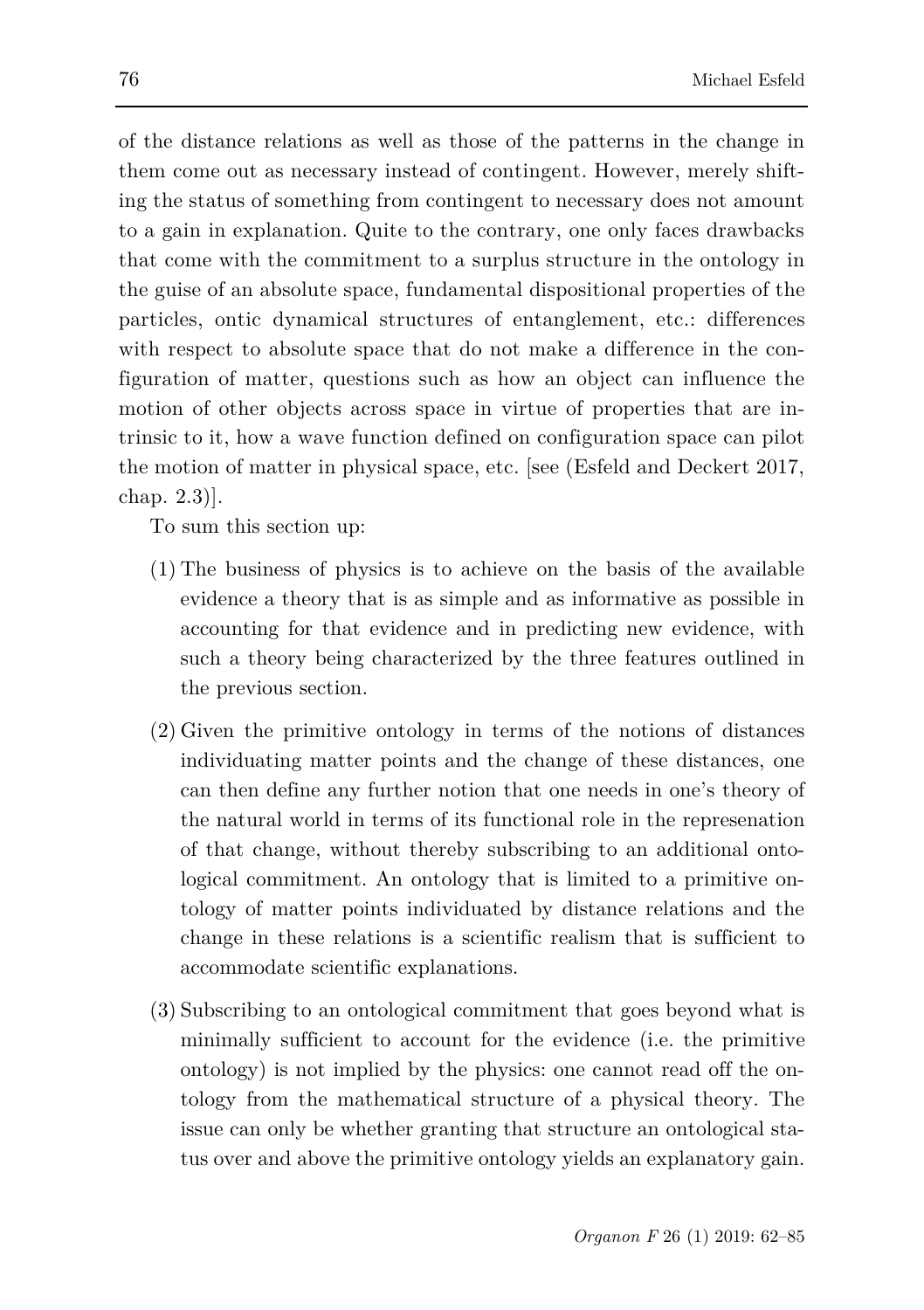However, far from doing so, such an enriched ontology leads only to drawbacks stemming from a commitment to surplus structure.

### **3. Free will and the limits of physics**

Minimizing the ontological commitments of physics as outlined in the two preceding sections, while fully respecting scientific realism, not only prevents artificial problems from arising in the philosophy of nature, but also has repercussions for metaphysics in general. In particular, against the background set out here, one can establish the conclusion that there is no conflict between physical determinism and free will—although, at first glance, there obviously seems to be such a conflict.

Suppose that classical mechanics were the correct physical theory of the universe. Then, given an initial state of the particle motion throughout the whole universe (which includes the attribution of values of mass to the particles over and above initial positions and velocities) and the laws of classical mechanics, the entire evolution of the universe is fixed by the laws—that is, the entire *future* evolution from that state on as well as the entire *past* evolution leading to that state; that is why this can be an initial state at an arbitrary time. Of course, already in classical mechanics, as pointed out at the end of section 1, nobody within the universe could know its initial state at any time with enough precision to turn the determinism implemented in the laws into predictions.

If one considers physical determinism to be troublesome when it comes to human free will, a little reflection shows that the determinism implemented in the dynamical structure of classical mechanics is not the reason for the trouble. The reason is the very fact of there being universal physical laws. Suppose that a version of quantum mechanics that includes what is known as the collapse of the wave function in the fundamental dynamical law were the correct physical theory of the universe [such as the theory of (Ghirardi, Rimini, and Weber 1986) mentioned at the end of section 1] and that the collapse of the wave function is an irreducibly stochastic process. Nevertheless, the dynamical law then fixes objective probabilities for wave function collapse to occur such that, given an initial quantum state of the universe at an arbitrary time that includes an initial wave function of the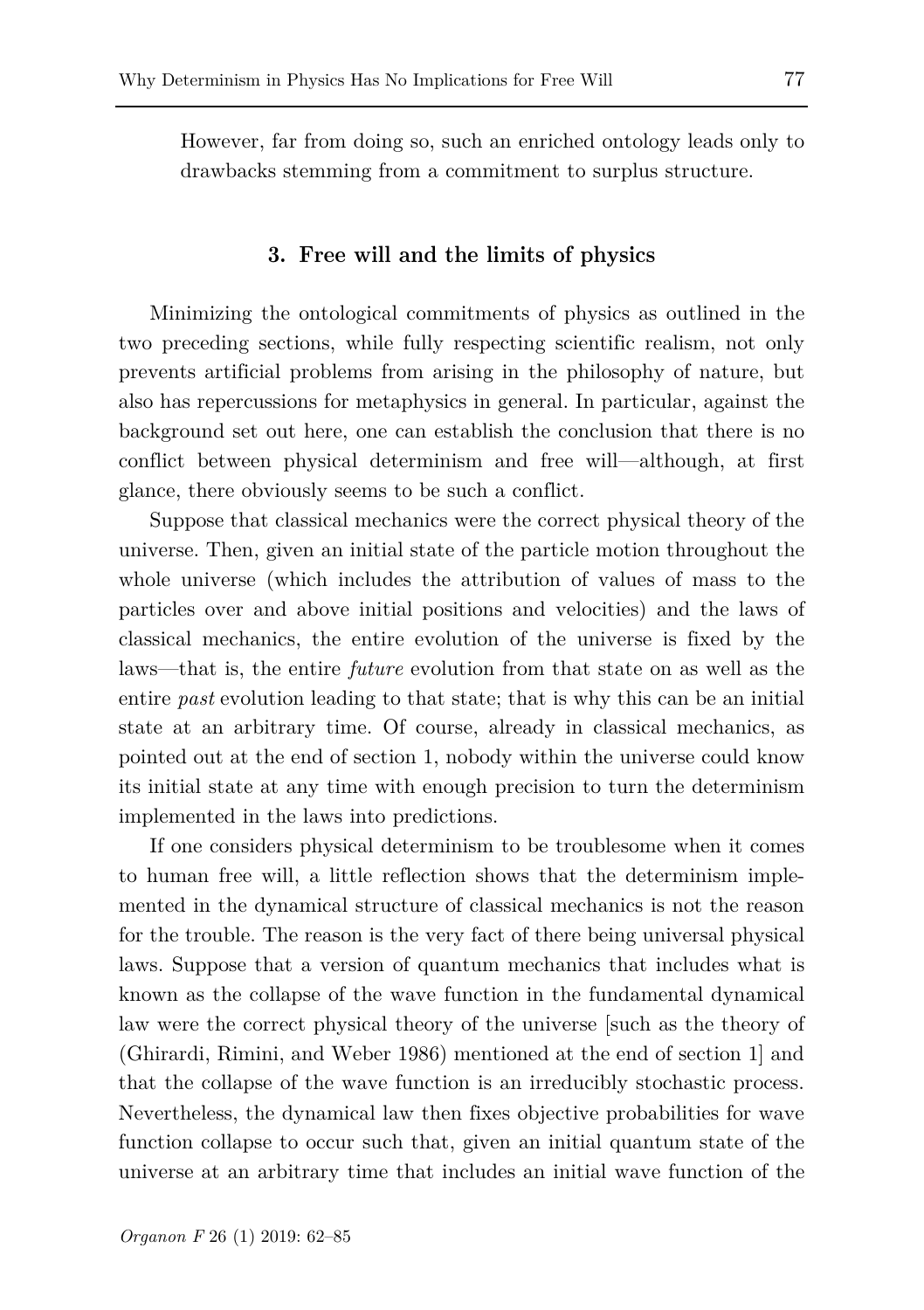universe, several possible future evolutions of the universe are fixed with objective probabilities attached to them. If the decisions of human beings concerning the motions of their bodies can influence neither the initial state of the universe nor the deterministic laws of classical mechanics (on the supposition that they are the correct laws of the universe), they cannot influence the objective probabilities implemented in a fundamental stochastic law and an initial wave function either (on the supposition that wave function collapse is stochastic and included in the fundamental dynamical law of the universe) [see (Loewer 1996)]. Hence, supposing that there is a conflict between deterministic physical laws and free will, one could not draw any profit for free will if the laws were indeterministic. If there is such a conflict, it concerns the very fact of there being universal physical laws, be they deterministic or not.

The common formulation that, in the case of determinism, the laws plus the initial conditions fix the entire evolution of the objects to which they apply may suggest that the laws somehow bring about the evolution of these objects. However, if this were so, the laws would bring about the *past* evolution of the objects from an arbitrary initial state back as well as the *future* evolution of the objects from an arbitrary initial state on. But no one thinks that the fact that given an initial state and a deterministic dynamical law, the past evolution leading to that state is fixed implies that the law brings about the past evolution by retrocausation. Hence, the mere statement of determinism contains no reason to think that the law brings about the future evolution either. A better formulation of determinism that avoids any ontological connotation of the verb "fix" therefore is this one: the propositions stating the laws of nature and the propositions describing the state of the world at an arbitrary time *t* (i.e. the propositions describing the initial conditions) entail the propositions describing the state of the world at any other time. Thus formulated, it is clear that determinism in science is only—about entailment relations among propositions. The question then is, supposing that determinism is true, what it is in the world that makes these propositions true, that is, in virtue of what in the ontology these entailment relations among propositions hold.

On the conception of physical laws sketched out in the preceding section, there can be no clash between laws of nature and free will (in whatever way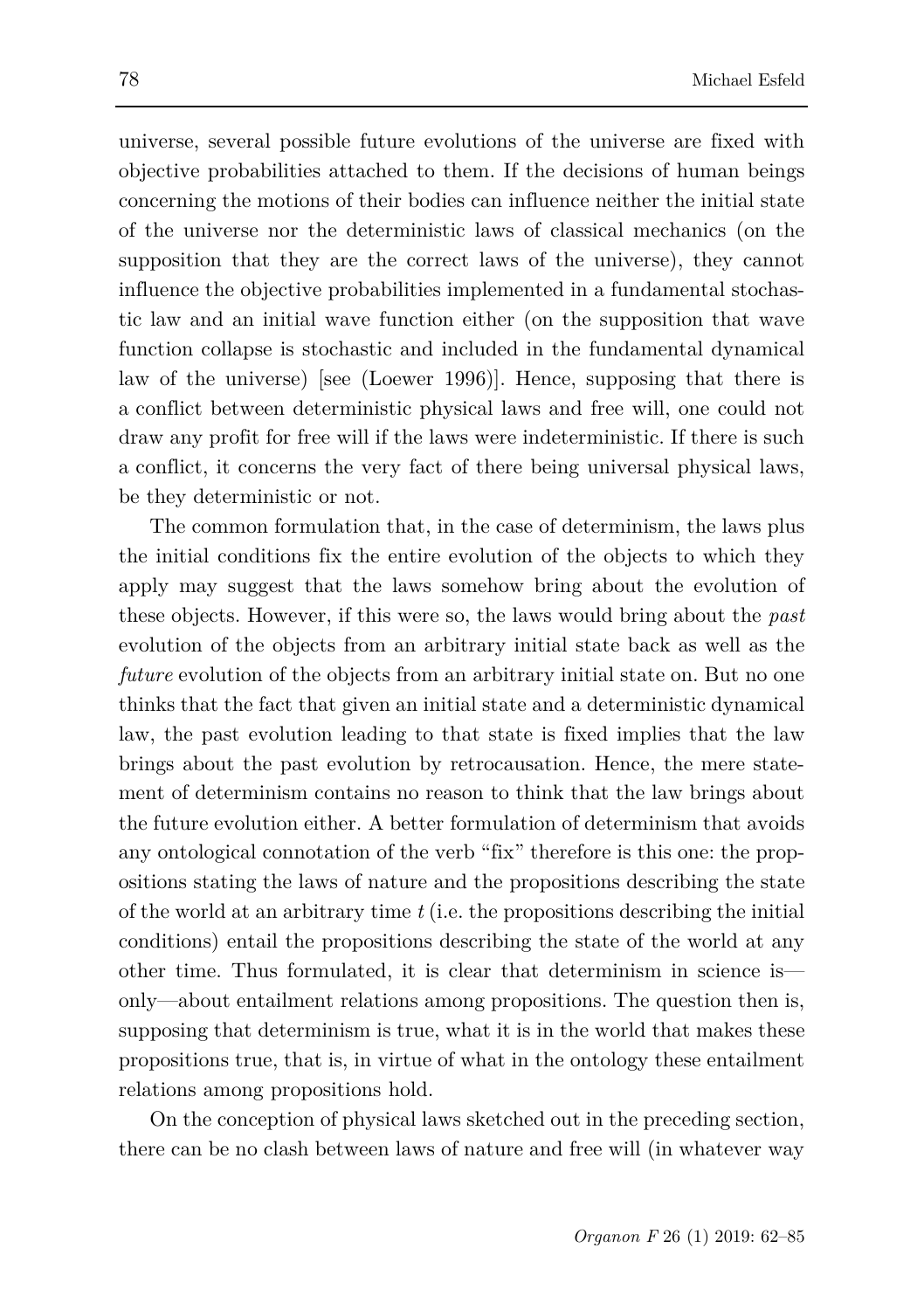one may conceive free will). The reason is, in brief, that the motion comes first, including the motion of our bodies that is the expression of our intentions, then come the laws. In other words, what makes the propositions that state the laws true is the *entire* motion of the objects in the universe, that is, the change that actually occurs throughout the entire evolution of the configuration of matter of the universe. If the laws are "mere patterns in the phenomena", as Hall (2009, 1) puts it, they do not govern or constrain those phenomena, let alone bring them about. Hence, in this case, there is no clash between laws of nature and human free will possible, since the bodily movements that humans choose to make are part of the phenomena. The laws are there to achieve an account of the motions that actually occur that is both maximally simple and maximally informative. Consequently, the laws do not predetermine our actions, they only represent what happens in nature [see (Beebee and Mele 2002)].

Only if one loads the laws of physics with some sort of necessitation such as by conceiving them as modal primitives, tracing them back to fundamental dispositions, powers or modal ontic structures instantiated by the physical objects—can a conflict with free will ensue (at least on an incompatibilist conception of free will); there then is something in the world that is independent of our decisions and that makes our decisions necessary. However, as far as the ontology of physics is concerned, there is no need to subscribe to any such commitment, and doing so leads only to drawbacks, as argued in the previous section.

Consider the famous consequence argument by means of which van Inwagen seeks to establish a conflict between free will and determinism:

If determinism is true, then our acts are the consequences of the laws of nature and events in the remote past. But it is not up to us what went on before we were born, and neither is it up to us what the laws of nature are. Therefore the consequences of these things (including our present acts) are not up to us. (van Inwagen 1983, 16)

On the view defended in this paper, the statement "it is not up to us what went on before we were born" is ambiguous if it refers to the initial state of the universe and the statement "neither is it up to us what the laws of nature are" is, strictly speaking, not quite correct. The latter statement is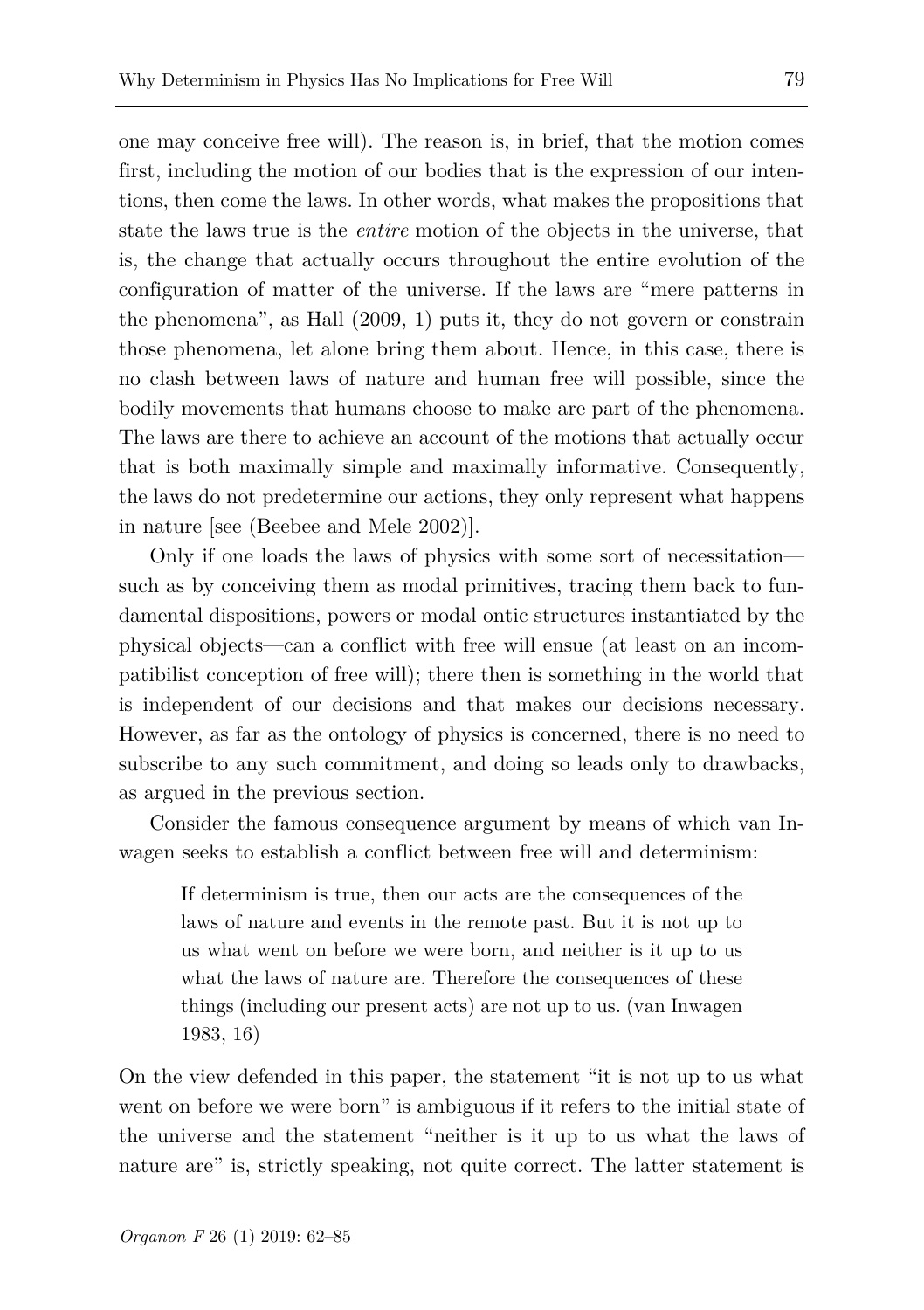not quite correct on any version of Humeanism about laws, for the just mentioned reason that what goes on in the universe comes first and then come the laws. However, it would be implausible to take this to imply that if a person had chosen to do otherwise, the laws of nature would have been different.

Here again the virtues of Super-Humeanism show up: it is not only the laws, but the entire dynamical structure of the correct physical theory of the universe that depend on the change in the universe as a whole. As argued in the first section, all the dynamical parameters that are introduced in terms of their functional role for the change in the primitive ontology that is, the particle motion—are there to simplify, that is, to achieve a representation of the particle motion that is as simple and as informative as possible. Thus, they are not intrinsic to the particles or their configuration at any time. That is to say: the state of the universe at any given time, which enters as initial condition into the laws, contains elements that are not intrinsic to what there is at that time, but depend on the overall change in the universe. These are notably the initial values of parameters such as mass, fields, the universal wave function, etc. In order for these parameters to play their role to simplify the account of the motion that actually occurs in the universe, what role these parameters play and, notably, what their initial values are, depends on the change that actually occurs in the universe—that is, to stress again, the correct value of these parameters that enters into the state of the universe *at any given time* depends not only on what motion happens in the universe earlier than that time, but also on what happens *later* than that time. To put it in a nutshell, we do not know the initial wave function of the universe not only because of a principled limit on our knowledge, but also because what is the *initial* wave function of the universe is only fixed at the *end* of the universe so to speak (because it depends on what the particle motion during the evolution of the universe turns out to be like).

Consequently, if human beings chose to do otherwise, in the first place, slightly different initial values for the dynamical parameter at the initial state of the universe would have to be figured out in order to achieve a system that maximizes both simplicity and informational content about the change that actually occurs in the universe. For the sake of illustration,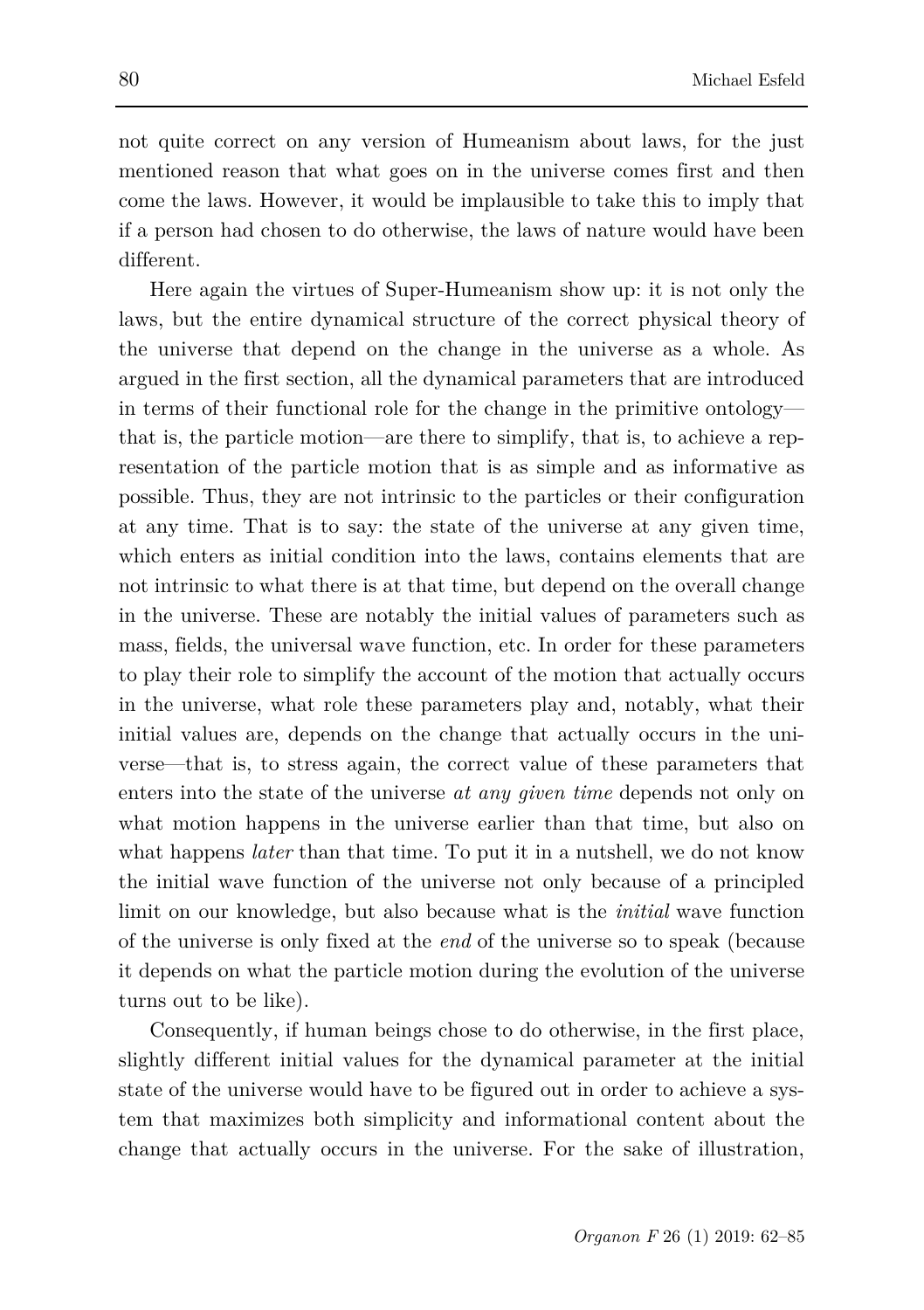assume that quantum physics is the correct theory of the universe. Then, what would be slightly different if humans chose to do otherwise than they actually did were not the Schrödinger equation and the Bohmian guiding equation or the GRW collapse law in the first place, but the universal wave function, that is, the values that this wave function takes as initial condition. In that way, van Inwagen's consequence argument turns out to be invalid without the Humean being committed to saying that it is up to us what the laws of nature are. Instead, there is an ambiguity in the phrase "it is not up to us what went on before we were born." If that phrase is to include reference to an initial state of the universe before we were born, then that initial state, insofar as it enters into a law of nature, includes values of parameters that are not intrinsic to that state, but that depend on what happens later in the universe, including the particle movements that are expressions of human free will.

Hence, this paper is directed against a certain sort of a scientific worldview, namely one that implies a misconception of the enlightenment that comes with science: it is not that science teaches us that if there are deterministic laws in physics—or, for the sake of the argument, deterministic laws in genetics or evolutionary biology—, our decisions are necessitated by factors that are outside of our control. In general, this paper is about limits of science when it comes to the central metaphysical questions. In contrast to other attempts in that sense that argue for a limitation of the range of physical laws within the physical domain itself [see e.g. (von Wachter 2015) according to whom physical laws, even when they are deterministic, indicate only tendencies for what happens in nature], the argument of this paper takes universal physical laws, also when they are deterministic, at face value as encompassing all the motions of bodies in the universe in a simple and general equation (or at least as striving for that ideal, as illustrated by the Newtonian law of gravitation). The argument then is that attributing a modal status to these laws is not justified by the physics, even if scientific realism is taken for granted. From that then follow certain limits of science, in particular that there is no clash between the scientific representation of the motions of bodies in terms of universal and deterministic laws and some such motions being the manifestation of human free will.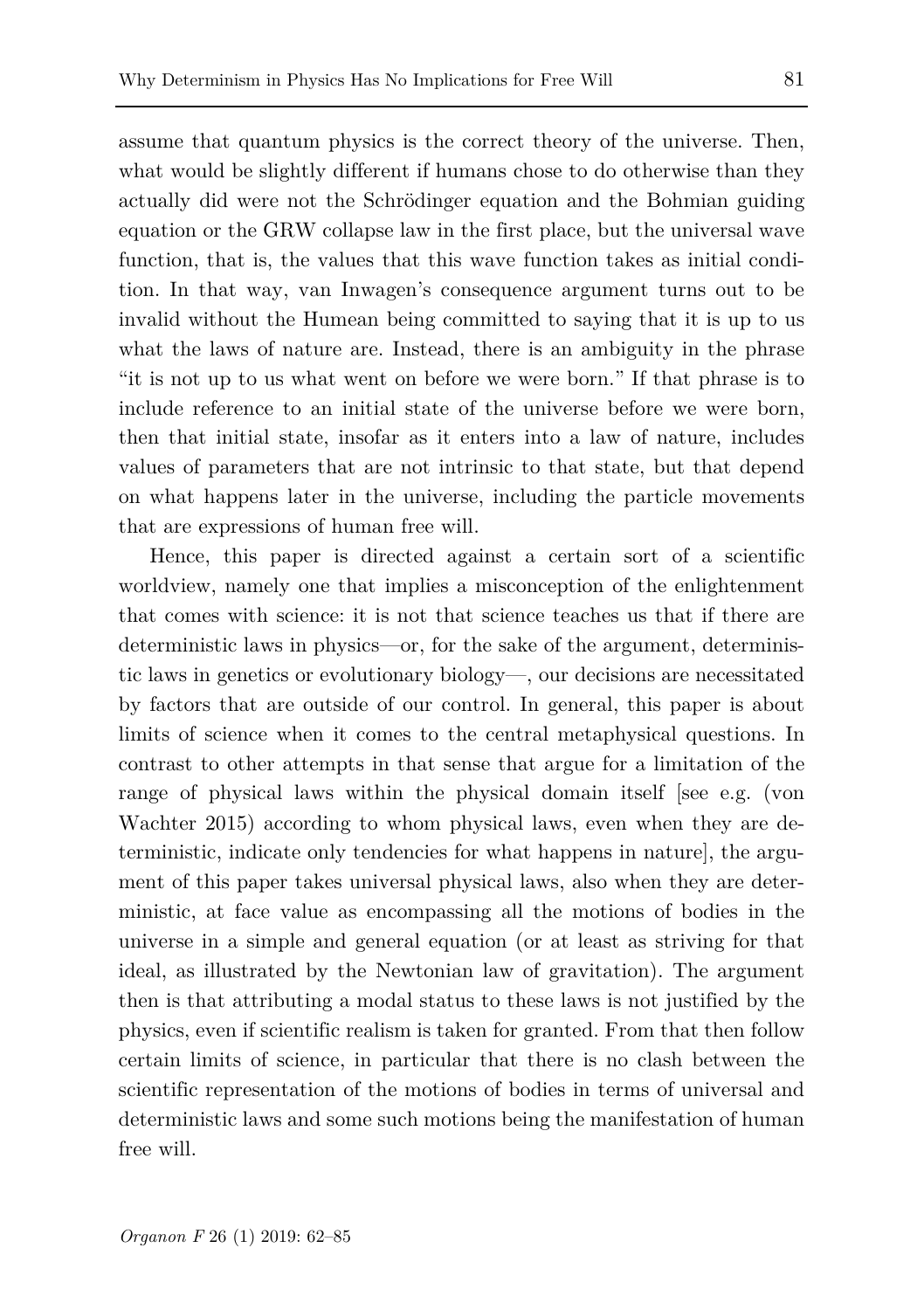Once one has identified a primitive ontology of the natural world and thus settled for the concepts admitted as primitive that characterize that ontology, it is possible to define every further concept that enters into one's theory of the world in terms of the function for the primitive ontology. This applies not only to the parameters that appear in physical theories, but to any concept, including the ones describing the mind. It is at least since (Lewis 1972) well known how to provide a scheme for the functional definition also of mental concepts in terms of, in the last resort, changes of the physical configuration of the body and its environment. Such functional definitions are undisputed in the natural sciences: it would be odd, for instance, to postulate a heat stuff to account for thermodynamical phenomena, since these can be defined functionally in terms of changes in molecular motion. By the same token, it would be odd to postulate an *élan vital* to account for organisms and their reproduction. Again, since the advent of molecular biology, the evolution of organisms and their reproduction can be accounted for in terms of molecular biology. There is no explanatory gap here.

However, when it comes to consciousness as well as rationality and the normativity and free will that are linked to rationality, one may maintain that there is an explanatory gap in the sense that functional definitions in terms of, in the last resort, changes in the configuration of matter do not capture what is characteristic of mental phenomena [see (Levine 1983)]. Once one has understood the science, it is obvious how a functional definition of, for instance, water in terms of the effects on the interaction of H2O molecules captures and explains the phenomenal features of water and how a functional definition of organisms captures and explains their reproduction, including the link from genotypes to phenotypes. However, it is not obvious—at least not obvious in the sense of these paradigmatic examples—what the qualitative character of conscious experience, or the normativity that comes with rationality have to do with molecular motion in the brain.

The argument of this paper implies the following: in case the mental cannot be functionally defined on the basis of a primitive ontology of matter in motion, then an ontological commitment to the mental is called for over and above the ontological commitment to a primitive physical ontology.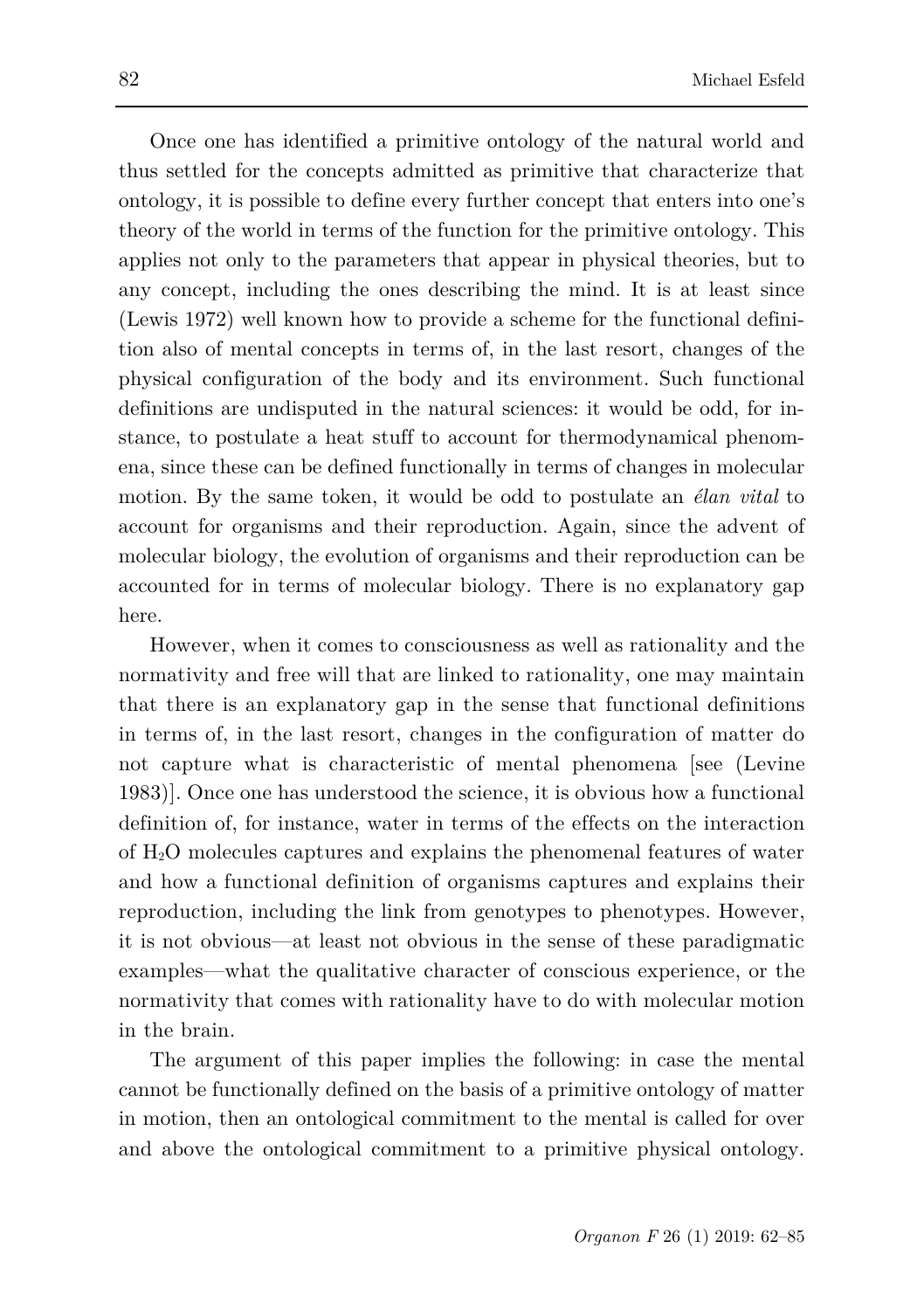Moreover, such an ontological commitment then is as fundamental as the commitment to a primitive physical ontology, although the mental may only become manifest in certain systems in the universe and only at a certain period of time in the evolution of the cosmos. In general, whatever does not come in as being entailed by the primitive ontology via functional definitions is itself a further fundamental ingredient of the ontology [cf. e.g. (Jackson 1994), or (Chalmers 2012), although the argument of this paper is not committed to *a priori* entailment]. This makes (again) evident the price that comes with any position whose ontological commitments go beyond a primitive physical ontology.

In the case of the additional parameters figuring in scientific theories, there is no reason to pay that price, as argued in the previous section. But the case of the mental is different. Positions that seek to avoid paying that price for instance by putting their stakes on emergence do not cut the ontological ice: if what emerges can be functionally defined on the basis of the ontology that is admitted as primitive, then there is no emergence in the sense of something that calls for new ontological commitments. If what emerges cannot be thus defined, then one is committed to more in the ontology than the ontology originally admitted as primitive. Consequently, there then are further primitives that hence have the same ontological status as the original primitives.

This is the core metaphysical debate, about the cosmos and about our place in it. Science can be understood on the basis of a primitive ontology that, even if the dynamics for that primitive ontology is deterministic, has no implications for what is right or wrong about these core metaphysical issues. Elaborating on the primitive ontology of science makes, however, clear the price that one has to pay for any further ontological commitments that then would have to come in as further primitives. The credibility of any such commitments hinges upon working them out into an overall metaphysical position that matches the paradigm of science in its clarity and precision as well as the concrete explanations that it provides.

#### **References**

Beebee, Helen, and Alfred Mele. 2002. "Humean Compatibilism." *Mind* 111 (442): 201–23. <https://doi.org/10.1093/mind/111.442.201>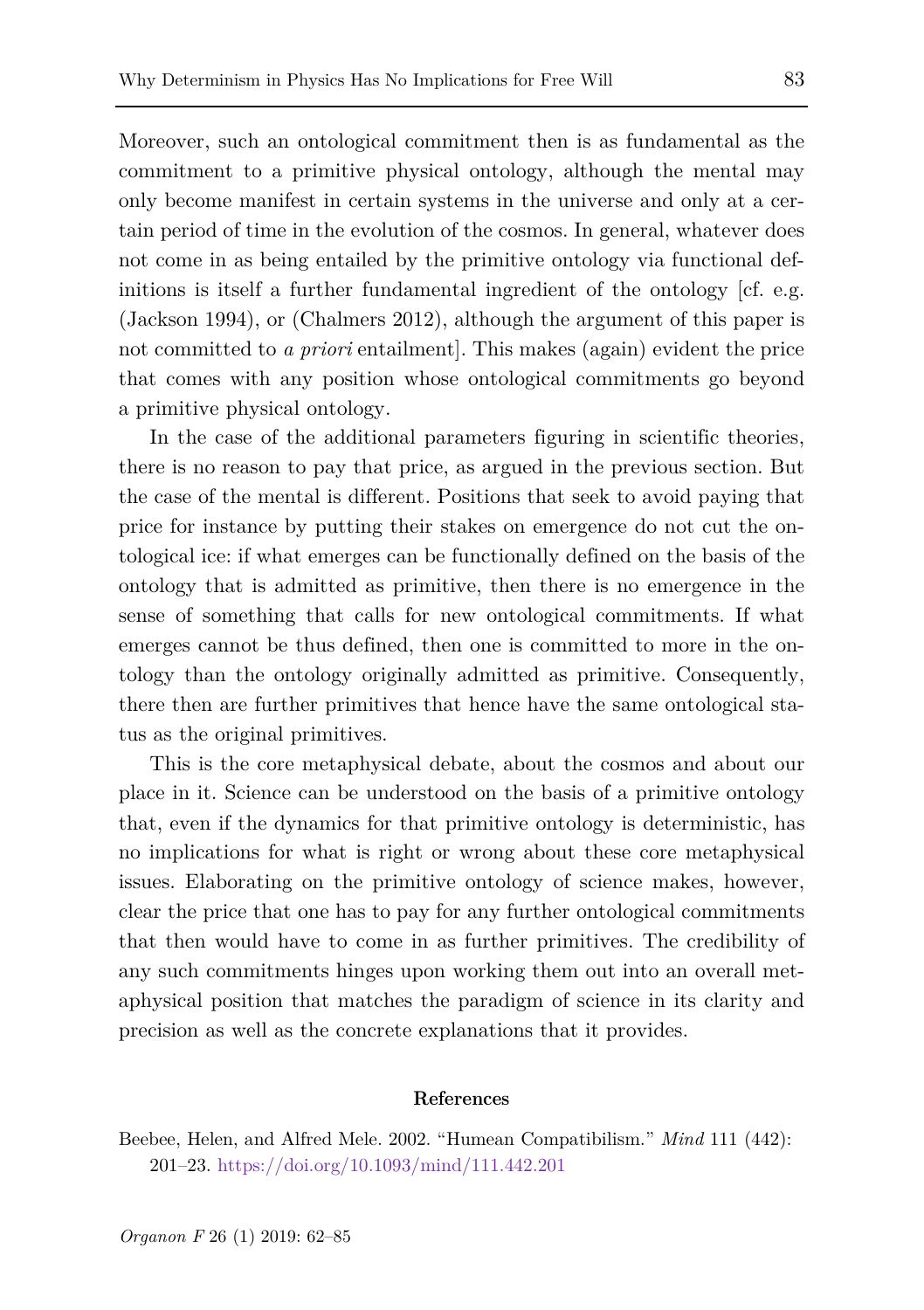- Bohm, David. 1952a. "A Suggested Interpretation of the Quantum Theory in Terms of 'Hidden' Variables. I." *Physical Review* 85 (166): 166–79. <https://doi.org/10.1103/PhysRev.85.166>
- Bohm, David. 1952b. "A Suggested Interpretation of the Quantum Theory in Terms of 'Hidden' Variables. II." *Physical Review* 85 (180): 180–93. <https://doi.org/10.1103/PhysRev.85.180>

Chalmers, David. 2012. *Constructing the World*. Oxford: Oxford University Press.

- Dürr, Detlef, Sheldon Goldstein, and Nino Zanghì. 2013. *Quantum Physics without Quantum Philosophy*. Berlin: Springer. [https://doi.org/10.1007/978-3-642-](https://doi.org/10.1007/978-3-642-30690-7) [30690-7](https://doi.org/10.1007/978-3-642-30690-7)
- Esfeld, Michael. 2014. "The Primitive Ontology of Quantum Physics: Guidelines for an Assessment of the Proposals." *Studies in History and Philosophy of Modern Physics* 47: 99–106. <https://doi.org/10.1016/j.shpsb.2014.06.003>
- Esfeld, Michael. 2017. "A Proposal for a Minimalist Ontology." Forthcoming in *Synthese*. <https://doi.org/10.1007/s11229-017-1426-8>
- Esfeld, Michael, and Dirk-André Deckert. 2017. *A Minimalist Ontology of the Natural World*. New York: Routledge.
- Everett, Hugh. 1957. "'Relative State' Formulation of Quantum Mechanics." *Reviews of Modern Physics* 29 (454): 454–62. [https://doi.org/10.1103/RevMod-](https://doi.org/10.1103/RevModPhys.29.454)[Phys.29.454](https://doi.org/10.1103/RevModPhys.29.454)
- Feynman, Richard P. 1966. "The Development of the Space-Time View of Quantum Electrodynamics." Nobel Lecture, December 11, 1965. *Science* 153 (3737): 699–708. <https://doi.org/10.1126/science.153.3737.699>
- Feynman, Richard P., Robert B. Leighton, and Matthew Sands. 1963. *The Feynman Lectures on Physics. Volume 1*. Reading MA: Addison-Wesley.
- Ghirardi, Giancarlo, Alberto Rimini, and Thomas Weber. 1986. "Unified Dynamics for Microscopic and Macroscopic Systems." *Physical Review D* 34 (470): 470– 91[. https://doi.org/10.1103/PhysRevD.34.470](https://doi.org/10.1103/PhysRevD.34.470)
- Graham, Daniel W., ed. 2010. *The Texts of Early Greek Philosophy. The Complete Fragments and Selected Testimonies of the Major Presocratics*. Translated by Daniel W. Graham. Cambridge: Cambridge University Press.
- Hall, Ned. 2009. "Humean Reductionism about Laws of Nature." Unpublished manuscript. Available at http://philpapers.org/rec/HALHRA
- Jackson, Frank. 1994. "Armchair Metaphysics." In *Philosophy in Mind. The Place of Philosophy in the Study of Mind*, edited by Michaelis Michael and John O'Leary-Hawthorne, 23–42. Dordrecht: Kluwer.
- Lange, Marc. 2013. "Grounding, Scientific Explanation, and Humean Laws." *Philosophical Studies* 164 (1): 255–61. <https://doi.org/10.1007/s11098-012-0001-x>
- Lazarovici, Dustin. 2018. "Against Fields." *European Journal for Philosophy of Science* 8 (2): 145–70. <https://doi.org/10.1007/s13194-017-0179-z>